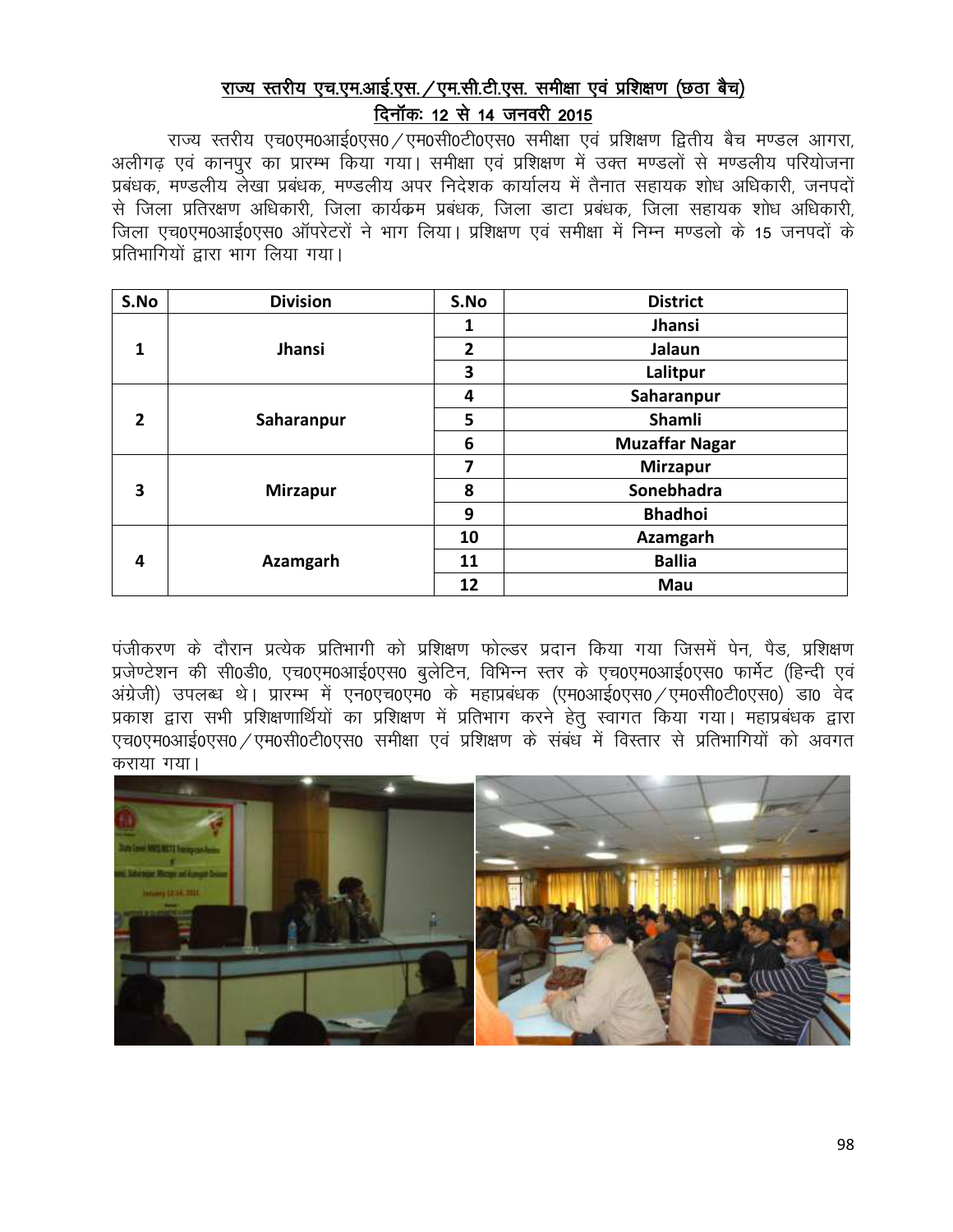<mark>एच0एम0आई0एस0</mark> पोर्टल पर उपलब्ध ऑकडों की समीक्षा प्रारम्भ की गईं। डाटा एनालिस्ट श्री एस0पी0जायसवाल द्वारा प्रसवपूर्व जॉच, प्रसव, बाल स्वास्थ्य, टीकाकरण, परिवार नियोजन, गंभीर समस्याओं, रोगी सेवाओं पर जनपदवार ऑकडों का प्रस्तुतिकरण किया गया। जनपदवार एच0एम0आई0एस0 मासिक रिपोर्ट में निम्न बिन्दुओं पर माह अक्टूबर 2015 तक उपलब्ध ऑकडों का प्रस्तुतिकरण किया गया।

#### Data item

#### Provisional Figures for - 2014-2015 & 2013-2014

| <b>PLALUS AS VII. THIVO YZUT</b>               |           |                                                                                                                                                                        |  |  |
|------------------------------------------------|-----------|------------------------------------------------------------------------------------------------------------------------------------------------------------------------|--|--|
|                                                | 1.1       | Total number of pregnant women Registered for ANC                                                                                                                      |  |  |
|                                                | 1.1.1     | Of which Number registered within first trimester (within 12 weeks)                                                                                                    |  |  |
| <b>M1 [Ante Natal Care</b><br>Services ANC1    | 1.2       | Number of Pregnant women registered under JSY                                                                                                                          |  |  |
|                                                | 1.4.1     | Number of pregnant women given TT1 during current pregnancy                                                                                                            |  |  |
|                                                | 1.5       | Total number of pregnant women given 100 IFA tablets                                                                                                                   |  |  |
|                                                | 2.1.1.c   | Total number of deliveries conducted at Home and attended by trained or non-<br>trained SBA (i.e. sum of 2.1.1.a and 2.1.1.b)                                          |  |  |
| M2 [Deliveries]                                | 2.2       | Deliveries conducted at Public Institutions (Including C-Sections)                                                                                                     |  |  |
|                                                | 2.2.1     | Out of 2.2, Number discharged under 48 hours of delivery                                                                                                               |  |  |
|                                                | 2.2.2.a   | Number of mothers paid JSY Incentive for deliveries conducted at Public<br><b>Institutions</b>                                                                         |  |  |
|                                                | 4.1.1.c   | Total number of male and female live births (4,1,1,a and 4,1,1,b)                                                                                                      |  |  |
| M4 [Pregnancy outcome<br>& weight of new-born] | 4.1.2     | Number of still births                                                                                                                                                 |  |  |
|                                                | 4.2.1     | Number of Newborns weighed at birth                                                                                                                                    |  |  |
|                                                | 4.3       | Number of Newborns breast fed within 1 hour of birth                                                                                                                   |  |  |
|                                                | 9.11.1.a  | Number of cases of complications following male sterilization                                                                                                          |  |  |
|                                                | 9.11.1.b  | Number of cases of complications following female sterilization                                                                                                        |  |  |
|                                                | 9.11.2.a  | Number of failures following male sterilization                                                                                                                        |  |  |
| M9 [Family Planning]                           | 9.11.2.b  | Number of failures following female sterilization                                                                                                                      |  |  |
|                                                | 9.11.3.a  | Number of deaths following male sterilization                                                                                                                          |  |  |
|                                                | 9.11.3.b  | Number of deaths following female sterilization                                                                                                                        |  |  |
|                                                | 10.1.01   | Number of Infants (0 to 11 months old) received BCG immunisation                                                                                                       |  |  |
| <b>M10 [CHILD</b>                              | 10.1.12   | Number of Infants (0 to 11 months old) received Measles immunisation (First<br>Dose)                                                                                   |  |  |
| IMMUNIZATION]                                  | 10.1.13.c | Total number of children (9 to 11 months old) fully immunised<br>(BCG+DPT123/Pentavalent123+OPV123+Measles) during the month (sum of items<br>10.1.13.a and 10.1.13.b) |  |  |
|                                                | 14.12.1   | <b>OPD attendance (All)</b>                                                                                                                                            |  |  |
|                                                | 14.13.1   | Number of major operations carried out using general or spinal anaesthesia                                                                                             |  |  |
|                                                | 14.13.1A  | Out of 14.13.1, Gynecology- Hysterectomy surgeries                                                                                                                     |  |  |
| <b>M14 [Patient Services]</b>                  | 14.13.2   | Number of minor operations carried out without anaesthesia or using local<br>anaesthesia                                                                               |  |  |
|                                                | 14.14.a   | Number of patients given AYUSH treatment                                                                                                                               |  |  |
|                                                | 14.14.b   | Number of patients on whom Dental Procedure was conducted                                                                                                              |  |  |

Status As On: 14NOV2014

उपरोक्त बिन्दुओं में पोर्टल पर ऑकडों में भिन्नता निम्न जनपदों में पाई गई जिसे भविष्य में सुधारने के निर्देश दिये गये।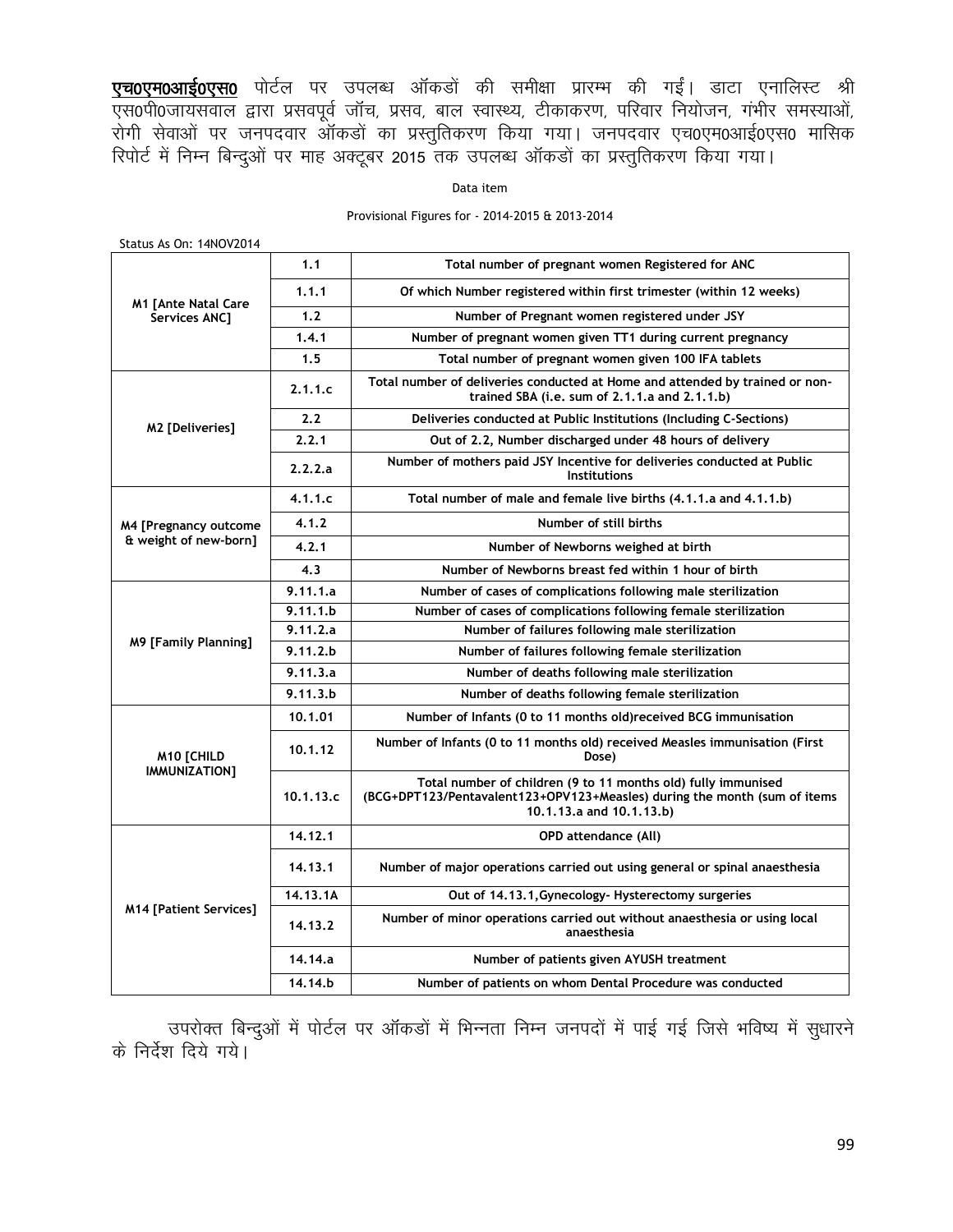भारत सरकार, स्वास्थ्य एवं परिवार कल्याण मंत्रालय से आये हुए प्रतिनिधि श्री प्रयास जोशी द्वारा एच0एम0आई0एस0 पोर्टल पर उपलब्ध रिपोर्ट एवं किये जाने वाले सुधारों पर प्रस्तुतिकरण के माध्यम से चर्चा की गई। प्रस्तुतिकरण के मुल अंश निम्न हैं:-

### **Important steps to follow for Smooth and Effective Functioning of HMIS**

- Rationalization of HMIS Facility Master
- Complete and Correct hierarchy from State to Facility Level .
- Correct information for all the attributes of facility.

#### **Mapping of Urban Facilities**

- All facilities (excluding DH) of the towns having more than 50,000 population should be mapped as "urban" on HMIS portal.
- list of towns alongwith their categories (Census town, municipality, gram panchayat, township, municipal council etc.) and population is given in census website [\(www.censusindia.gov.in\)](http://www.censusindia.gov.in/).

#### **Completion of Latitude- Longitude and Bed Count**

- Regular Data forwarding from Sub district
- Monthly Data entered from Sub district users should be forwarded to district level . Before forwarding the data sub district user need to look into entered data
- Regular Data Compilation after ensuring the data quality at District Level
- District Users need to monitor the entered monthly data **with live reports/Standard Reports** before compiling the data.
- If there is any discrepancies district need to coordinate with sub district for **correction**.
- Compile the data **regularly** for generating Monthly Consolidated .
- Readymade HMIS tools to assess Data Quantity and Quality
- Different live Reports/Standard Reports are available to monitor the performance for individual indicators from State to Facility Level.

#### **Standard Reports are now available in Public domain.**

#### **Major Abnormalities highlighted during workshop**

- NIL Reporting in an Intervention during complete Financial Year.
- Huge Decrease in progress in comparison to performance of last year.
- Presence of Outliers and validations and drill down the outliers upto facility level.
- Usage of MIN MAX and Range Report.
- Freezing of data For Financial 2013-14
- HMIS data in PIP
- HMIS data is used in to Programme Implementation Plan therefore the quality of data is more concern.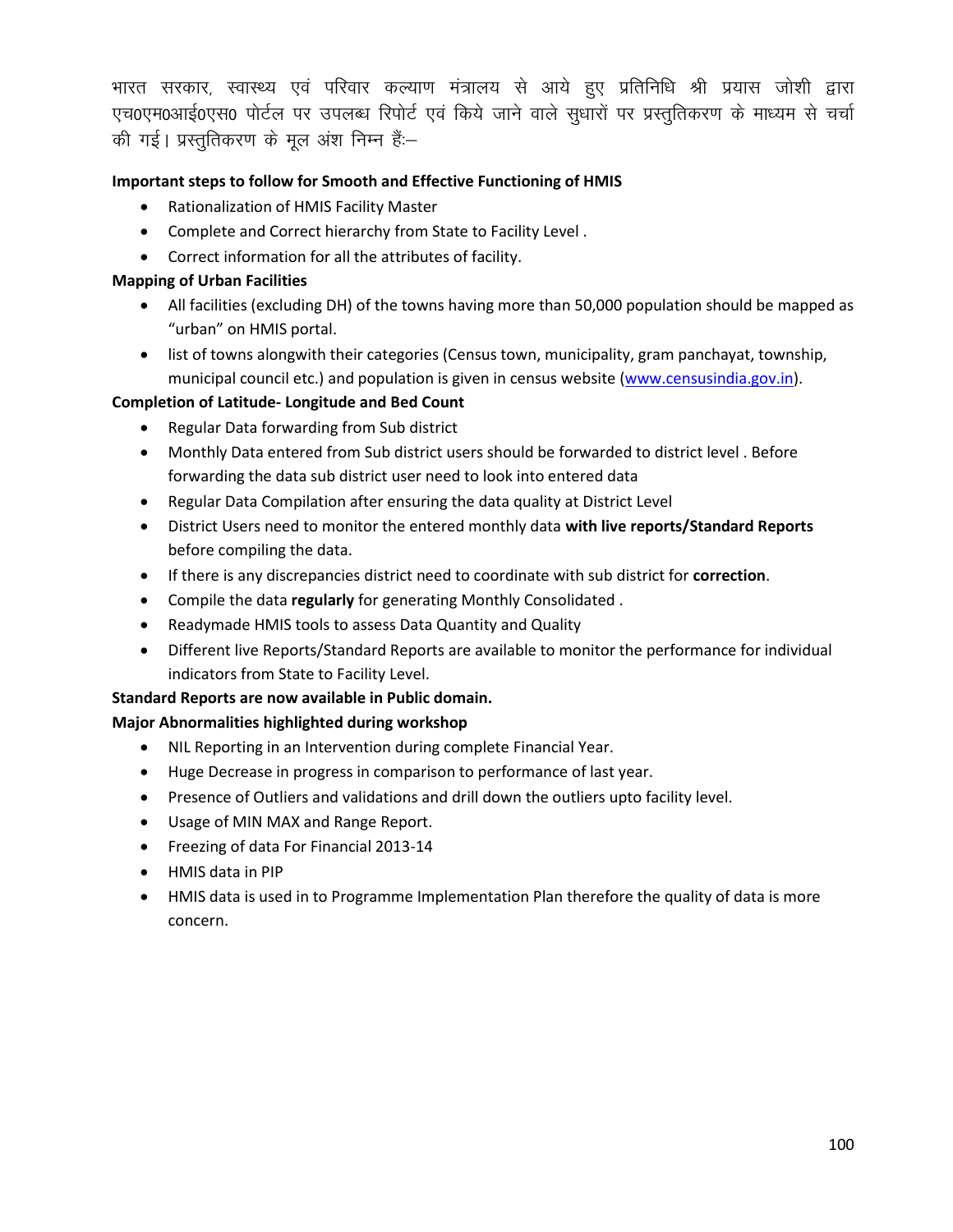

**डाटा क्वालिटी आडिटः** सिफसा के श्री कौशल सिंह बिष्ट एवं श्री उमेश चन्द्र पन्त द्वारा इस सत्र में एच0एम0आई0एस0 पोर्टल पर उपलब्ध ऑकडों के प्रवाह, उनकी गुणवत्ता, ऑकडों का स्रोत, रिकार्ड का रखरखाव पर प्रदेश के पॉच जनपदों यथा बस्ती, वाराणसी, अलीगढ, मुरादाबाद एवं सहारनपुर में 51 इकाईयॉ प्रति जनपद कूल 255 इकाईयों पर किये गये अध्ययन के अनुभवों पर प्रकाश डाला गया। सत्र में निम्न बिन्दुओं पर अनुभवों का आदान प्रदान किया गया –

- .<br>1. एच0एम0आई0एस0 उपकेन्द्र रिपोर्टिंग फार्मेट जो प्रत्येक माह ए0एन0एम0 भर कर ब्लाक इकाई पर जमा करती है, को न तो किसी के द्वारा देखा जा रहा है और न ही विश्लेषण किया जा रहा है।
- 2. स्वास्थ्य इकाईयों यथा सी0एच0सी0 / पी0एच0सी0 में कार्यरत स्टाफ नर्स, फार्मासिस्ट, लैब टेक्निशियन एवं अन्य को एच0एम0आई0एस0 फार्मेट) की जानकारी नही थी।
- 3. फैसीलिटी उपकेन्द्र है या ए0एन0एम0 है, स्पष्ट नही है।
- 4. एम0आई0एस0 रिपोर्ट को मोबाईल, लैण्डलाईन, ई मेल से ऑकडे मंगाकर पूर्ण किया जा रहा है।
- 5. हीमोग्लोबिन की जॉच किन किन इकाईयों पर हो रही हैं। उपकेन्द्र पर जॉच नहीं हो रही है।
- 6. प्रसव का अंकन फैसिलिटीवार भी हो रहा है और क्षेत्रवार भी हो रहा है।
- 7. जितने प्रसव हो रहे है उसके सापेक्ष पुरूष और महिला शिशुओं की संख्या में कई इकाईयों में अन्तर पाया गया।
- 8. अधिकांश इकाईयों पर नवजात शिशू का जन्म 2.5 किलोग्राम पाया गया। वजन नही किया जा रहा है ।
- 9. ए0एन0एम0 से परिवार कल्याण सामग्री की रिपोर्ट ली जा रही है जबकि परिवार कल्याण सामग्री निरोध, ओरल पिल्स आदि आशा को ब्लाक इकाई से सीधे वितरित की जा रही है। आशा द्वारा रिपोर्ट ब्लाक इकाई को सीधे दिया जा रहा है। ब्लाक इकाई सीधे पोर्टल पर रिपोर्ट अपलोड की जा रही है।
- 10. ब्लाक प्रतिरक्षण अधिकारी द्वारा तिथिवार, ए0एन0एम0 वार बुधवार एवं शनिवार टीका वितरण एवं टीकाकरण रिपोर्ट रजिस्टर पर तैयार किया जाता है। ब्लाक डाटा ऑपरेटर द्वारा कम्पयुटर पर प्रतिरक्षण रिपोर्ट तैयार नही की जा रही हैं
- 11. विटामिन ए की रिपोर्ट डोज 1, 5, 9 ए0एन0एम0 द्वारा क्षेत्रवार दी जाती है। किन्तु एम0आई0एस0 रिपोर्ट में फैसिलिटी सी0एच0सी0 पर सीधे चढ़ा दी जा रही है।
- 12. स्वास्थ्य इकाईयों पर आई0वी0 एण्टी बायोटिक, एण्टीहायपरटेंसिव, मैगसल्फ इंजेक्शन, आक्सीटोसीन उपलब्ध एवं उपयोग भी किया जा रहा हैं किन्तू एम0आई0एस0 रिपोर्ट में संख्या अंकित नही की जा रही है।
- 13. एन0एस0वी0 प्रशिक्षित चिकित्सकों को तैनाती नया प्राथमिक स्वास्थ्य केन्द्र पर दर्शायी जा रही है।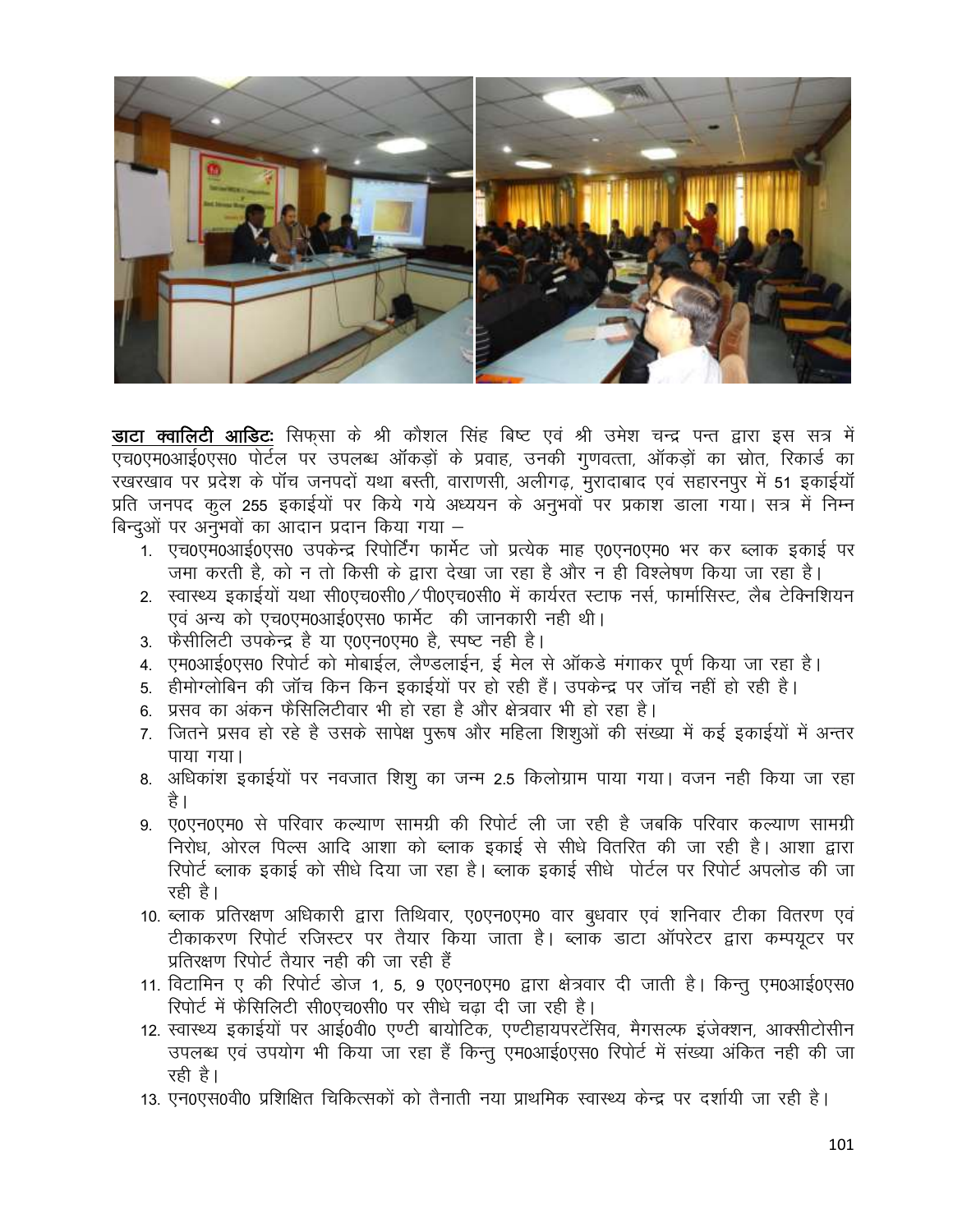- 14. प्रतिरक्षण सत्र नियोजित और आयोजित स्वास्थ्य उपकेन्द्र पर दर्शाया गया है और सामुदायिक स्वास्थ्य केन्द्र पर भी दर्शाया गया हैं
- 15. ब्लाक स्वास्थ्य इकाईयों पर एश्योर्ड एम्बुलेंस सेवा संबंधी ऑकडे उपलब्ध नही है जबकि सेवाये दी जा रही है।
- 16. डेण्टल प्रोसीजर अधिकांश इकाईयों पर नहीं हो रहे हैं जबकि डेण्टल ओ0पी0डी0 के ऑकडे डेण्टल प्रोसीजर पर चढाये जा रहे हैं।
- 17. किशोर–किशोरियों को परामर्श सेवायें दी नही जा रही किन्तु ऑकड़े रिपोर्ट में सी0एच0सी0 पर चढाए जा रहे हैं।
- 18. सामदायिक स्वास्थ्य केन्द्र में लैब में टेस्ट किये जा रहे हैं। किन्तु ऑकड़े मासिक रिपोर्ट में परिलक्षित नही हो रहे है।
- 19. ओ0पी0डी0 में नये मरीजों की संख्या दर्शायी जा रही है किन्तु पुराने मरीजों को दवा देने के बावजूद ऑकड़े ओ0पी0डी0 संख्या में शामिल नही किये जा रहे है।
- 20. आयुष विधा की दवायें देखने को नही मिली किन्तु ओ0पी0डी0 संख्या में भारी वृद्वि हो रही है। 255 इकाईयों के ऑकड़ों में भिन्नता निम्न विवरणानुसार देखने को मिली।

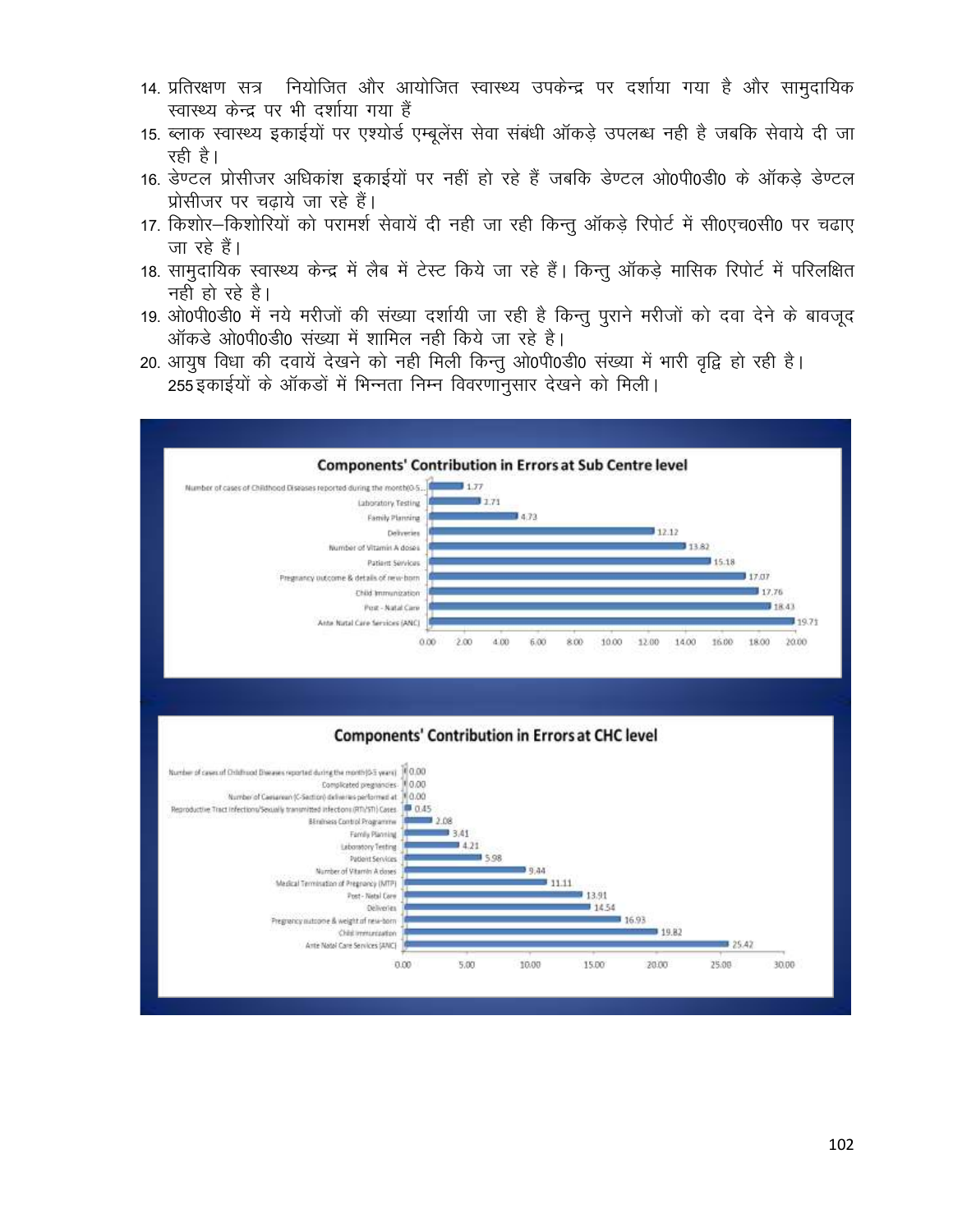

- ए0एन0एम0 को एम0आई0एस0 फार्मेट के समस्त डाटा एलीमेंट की जानकारी प्रशिक्षण देकर  $\bullet$ बढाई जा सकती है।
- ए0एन0एम0 को प्रत्येक माह रिपोर्टिंग हेतु एम0आई0एस0 फार्मेट पर्याप्त मात्रा में उपलब्ध<br>कराया जाना चाहिए। जिससे समय पर रिपोर्टिंग हो सके।  $\bullet$
- स्वास्थ्य उपकेन्द्र की भरी मासिक रिपोर्ट की समीक्षा कर ए0एन0एम0 और ए0आर0ओ0 के हस्ताक्षर अवश्य कराये जायें जिससे रिपोर्ट के ऑकड़ों की पुष्टि ठीक से हो सके।
- समस्त ए0आर0ओ0 की कम्प्यूटर दक्षता बढ़ाई जानी चाहिए।
- बी0पी0एम0यृ0 में तैनात स्टाफ को एच0एच0आई0एस0 पोर्टल की जानकारी दी जानी चाहिए  $\bullet$ जिससे संबंधितों की दक्षता बढाई जा सके।



टेक्निकल सपोर्ट यूनिट उत्तर प्रदेश के द्वारा एच.एम.आई.एस. /एम.सी.टी.एस. की गुणवत्ता में सुधारात्मक कार्य के लिए निम्नानुसार विषयों पर सत्र लिया गया।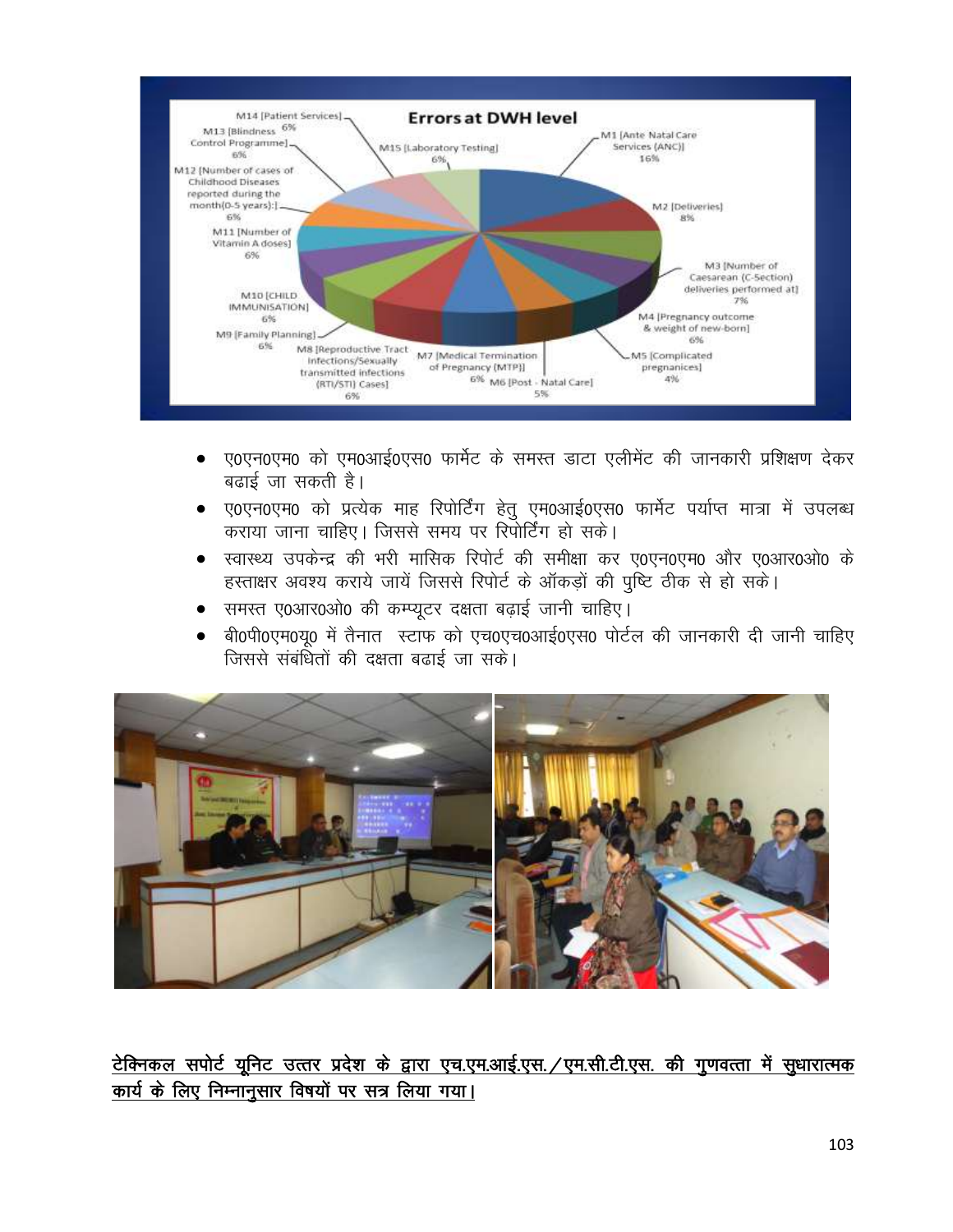- 1. एच.एम.आई.एस. बुलेटिन : टी.एस.यू. टीम द्वारा जिला एवं राज्य स्तर पर समीक्षा के लिए एच.एम. आई.एस. बुलेटिन तैयार किया गया है जिसमें एच.एम.आई.एस. के मातृ, शिशु, बाल एवं प्रजनन स्वास्थ्य के मुख्य इंडीकेटर्स को सम्मिलित करके विश्लेषण किया गया जिसका प्रयोग राज्य / जिला / ब्लॉक स्तर पर कार्यक्रम समीक्षा के लिए किया जाना है। टी.एस.यू. टीम द्वारा प्रजेंटेशन के माध्यम से जनपदवार HMIS बुलेटिन को प्रदर्शित किया गया एवं इसके आधार पर ब्लॉकवार मुख्य कार्यक्रमों के गैप को प्रतिभागियों से शेयर कर विस्तृत चर्चा भी की गई तथा एच.एम. आई.एस. बुलेटिन को अपडेट कर मण्डलीय स्तर के प्रशिक्षण में समीक्षा के लिए प्रयोग किये जाने के लिए निर्देशित किया गया। Handholding सत्र के दौरान एच.एम.आई.एस. बुलेटिन को तैयार करने के लिए टी.एस.यू. टीम द्वारा बनाये गये टूल पर चर्चा की गई तथा प्रतिभागियों द्वारा इसको अपडेट करने के तरीके पर भी चर्चा की गई।
- 2. **एच.एम.आई.एस. डैशबोर्ड** : भारत सरकार द्वारा RMNCH+A कार्यक्रम की समीक्षा **HMIS** डैशबोर्ड पर किये जाने के लिए निर्देशित किया गया है। राज्य स्तर पर यह कार्य टी.एस.यू. के द्वारा किया जाता है परन्तू टी.एस.यू. द्वारा समस्त 75 जनपदों के लिए टूल तैयार किया गया है। उक्त टूल एवं इसके बनाने की विधि पर प्रशिक्षण के दौरान प्रतिभागियों को प्रशिक्षित किया गया एवं उक्त टूल को प्रतिभागियों को शेयर भी किया गया।

HMIS बुलेटिन, डैशबोर्ड, सुक्षेमा एच.एम.आई.एस. एनालिसिस सॉफ्टवेयर, वेलिडेशन एवं Supportive Supervision Checklist के समस्त टूल को टी.एस.यू. टीम द्वारा सभी प्रतिभागियों को CD के माध्यम से वितरित किया गया ताकि उनके द्वारा भविष्य में मासिक आधार पर इनका प्रयोग किया जा सके।

### द्वितीय दिवसः सर्वप्रथम प्रथम दिव<u>स के विषयों का रि–कैप सत्र किया गया। तत् पश्चात</u> एम0सी0टी0एस0 पोर्टल पर उपलब्ध ऑकड़ों की मण्डलवार, जनपदवार समीक्षा प्रारम्भ की गई।

समस्त प्रस्तुतिकरण दिनॉक 02 दिसम्बर 2014 (नवम्बर माह तक) के पोर्टल पर उपलब्ध ऑकडों पर आधारित तैयार किये गये थे। श्री आशीष मौर्या, डाटा एनालिस्ट द्वारा समीक्षा निम्न बिन्द्वार की गई।

गर्भवती माता के पंजीकरण की स्थिति :- झांसी मण्डल, सहारनपुर मण्डल, मिर्जापुर मण्डल एवं आजमगंढ मण्डल के सभी जनपदों में गर्भवती माताओं के वार्षिक लक्ष्य, गर्भवती माताओं का पंजीकरण, पंजीकरण प्रतिशत एवं प्रदेश में उनकी स्थिति पर चर्चा निम्न विवरणानुसार की गई।

| <b>Division</b> | <b>District Name</b>  | <b>Mother</b><br>Yearly<br><b>Target</b> | <b>Mother</b><br><b>Target till</b><br><b>Nov-14</b> | <b>Mother</b><br>registered<br>as on<br>2-Dec-2014 | <b>Mother</b><br>Registrati<br>on $%$ | <b>Position in</b><br><b>Mother</b><br>Registration |
|-----------------|-----------------------|------------------------------------------|------------------------------------------------------|----------------------------------------------------|---------------------------------------|-----------------------------------------------------|
|                 | Jhansi                | 64301                                    | 42867                                                | 21,194                                             | 49.44                                 | 57                                                  |
| <b>Jhansi</b>   | Jalaun                | 53694                                    | 35796                                                | 16,165                                             | 45.16                                 | 63                                                  |
|                 | Lalitpur              | 39145                                    | 26096                                                | 13,707                                             | 52.52                                 | 46                                                  |
|                 | Saharanpur            | 111335                                   | 74223                                                | 37,777                                             | 50.90                                 | 52                                                  |
| Saharanpur      | <b>Muzaffar Nagar</b> | 95747                                    | 63831                                                | 33,838                                             | 53.01                                 | 44                                                  |
|                 | Shamli                | 37262                                    | 24841                                                | 4,547                                              | 18.30                                 | 75                                                  |
| <b>Mirzapur</b> | <b>Mirzapur</b>       | 80170                                    | 53447                                                | 26,787                                             | 50.12                                 | 53                                                  |
|                 | Sonebhadra            | 59861                                    | 39908                                                | 23,636                                             | 59.23                                 | 28                                                  |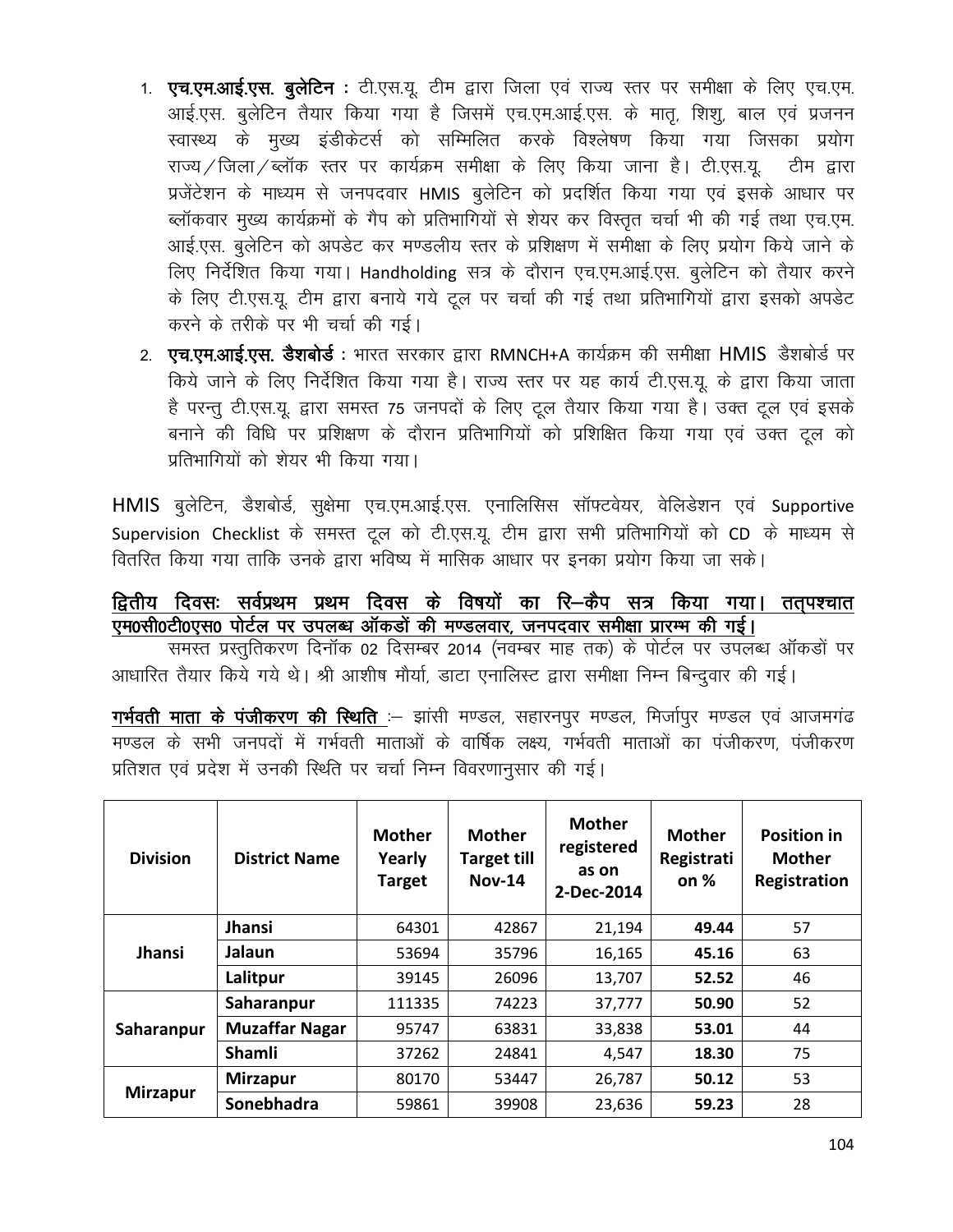| <b>Division</b>      | <b>District Name</b> | <b>Mother</b><br>Yearly<br><b>Target</b> | <b>Mother</b><br><b>Target till</b><br><b>Nov-14</b> | <b>Mother</b><br>registered<br>as on<br>2-Dec-2014 | <b>Mother</b><br>Registrati<br>on % | <b>Position in</b><br><b>Mother</b><br>Registration |
|----------------------|----------------------|------------------------------------------|------------------------------------------------------|----------------------------------------------------|-------------------------------------|-----------------------------------------------------|
|                      | <b>Bhadhoi</b>       | 49950                                    | 33300                                                | 22,650                                             | 68.02                               | 13                                                  |
|                      | Azamgarh             | 148367                                   | 98912                                                | 46,475                                             | 46.99                               | 60                                                  |
| Azamgarh             | <b>Ballia</b>        | 103603                                   | 69069                                                | 33,163                                             | 48.01                               | 59                                                  |
|                      | Mau                  | 70871                                    | 47247                                                | 26,759                                             | 56.64                               | 35                                                  |
| <b>Uttar Pradesh</b> |                      |                                          |                                                      |                                                    |                                     |                                                     |

गर्भवती माता के रजिस्ट्रेशन के कार्य को शत प्रतिशत पूर्ण करने से जुडे बिन्दुओं पर चर्चा की गयी एवं जनपद की माहवार स्थिति को जानने के लिये एम.सी.टी.एस पोर्टल पर Scheduled Report सेक्शन की R. District wise month wise data entry रिपोर्ट के बारे में जानकारी दी गई। गर्भवती माता के राज्य पंजीकरण औसत 54.56 प्रतिशत से कम पंजीकरण की स्थिति पर जनपद झांसी, जालौन, ललितपुर, सहारनपुर, मुजफ्फर नगर, शामली, मिर्जापुूर, आजमगंढ एवं बलिया को माह फरवरी 2015 तक सुधार करने के निर्देश दिये गये।

<mark>बच्चो का पंजीकरण</mark> :– ततपश्चात शिशुओं के जनपदवार लक्ष्य एवं पंजीकरण की स्थिति एवं प्रतिशत पर चर्चा की गई। जनपदवार विवरण निम्न है।

| <b>District Name</b>  | <b>Child</b><br>Yearly<br><b>Target</b> | <b>Child</b><br><b>Target till</b><br><b>Nov-14</b> | <b>Child</b><br><b>Registered</b><br>as on 2-<br>Dec-2014 | <b>Child</b><br>Registratio<br>n % | <b>Position in Child</b><br>Registration |
|-----------------------|-----------------------------------------|-----------------------------------------------------|-----------------------------------------------------------|------------------------------------|------------------------------------------|
| <b>Jhansi</b>         | 55358                                   | 36905                                               | 16901                                                     | 45.80                              | 34                                       |
| Jalaun                | 46226                                   | 30818                                               | 10394                                                     | 33.73                              | 57                                       |
| Lalitpur              | 33700                                   | 22467                                               | 7852                                                      | 34.95                              | 53                                       |
| Saharanpur            | 95850                                   | 63900                                               | 30068                                                     | 47.05                              | 33                                       |
| <b>Muzaffar Nagar</b> | 74168                                   | 49445                                               | 27919                                                     | 56.46                              | 14                                       |
| <b>Shamli</b>         | 40341                                   | 26894                                               | 3443                                                      | 12.80                              | 75                                       |
| <b>Mirzapur</b>       | 69020                                   | 46013                                               | 17039                                                     | 37.03                              | 48                                       |
| Sonebhadra            | 51536                                   | 34357                                               | 17866                                                     | 52.00                              | 22                                       |
| <b>Bhadhoi</b>        | 43002                                   | 28668                                               | 11622                                                     | 40.54                              | 42                                       |
| Azamgarh              | 127732                                  | 85155                                               | 30234                                                     | 35.50                              | 51                                       |
| <b>Ballia</b>         | 89193                                   | 59462                                               | 20501                                                     | 34.48                              | 54                                       |
| Mau                   | 61014                                   | 40676                                               | 15343                                                     | 37.72                              | 46                                       |
|                       |                                         | 43.80%                                              |                                                           |                                    |                                          |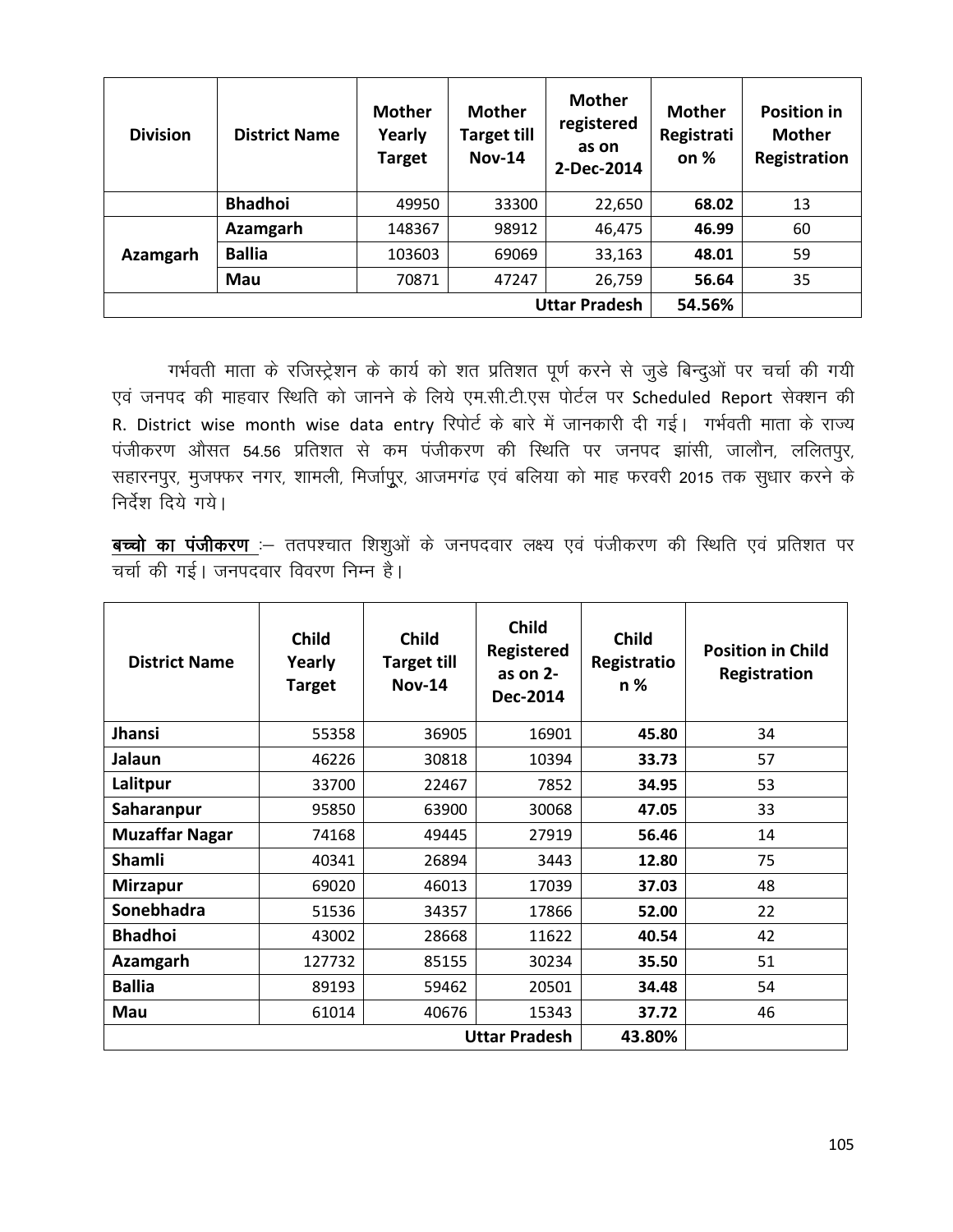शिशुओं के पंजीकरण को पोर्टल पर शत प्रतिशत करने के लिए आ रही बाधाओं पर विस्तार से चर्चा की गई। साथ ही समस्त प्रतिभागियों को जनपदवार माहवार अपने जनपद की स्थिति को जानने के लिए पोर्टल के Scheduled Report सेक्शन की R. District wise month wise data entry रिपोर्ट को प्रदर्शित कर जानकारी दी गई। शिशूओं के राज्य पंजीकरण औसत 43.80 प्रतिशत से कम पंजीकरण की स्थिति पर जनपद जालौन, ललितपुर, शामली, मिर्जापुर, सन्त रविदास नगर, आजमगंढ, मऊ एवं बलिया को माह फरवरी 2015 तक सुधार करने के निर्देश दिये गये।

गर्भवती माता के अनुसरण हेतू उनकी 4 ए.एन.सी सेवाओं एवं डिलीवरी स्थिति :- समीक्षा में जिलेवार गर्भवती माताओं के रजिस्ट्रेशन के सापेक्ष दी जाने वाली 4 ए.एन.सी. सेंवाओं एवं टी0टी0 तथा आई.एफ.ए. टैबलेट की स्थिति पर चर्चा की गयी जो की निम्न है।

| <b>District Name</b>  | <b>Mother</b><br>registere<br>d as on<br>$2-Dec-$<br>2014 | Any<br>three<br><b>ANCs</b> | Any<br>three<br>ANC% | All<br><b>ANCs</b> | All<br>ANCs % | <b>Total</b><br><b>Deliveries</b><br>Reported | <b>Delivery Due</b><br><b>But Not</b><br>Reported |
|-----------------------|-----------------------------------------------------------|-----------------------------|----------------------|--------------------|---------------|-----------------------------------------------|---------------------------------------------------|
| Jhansi                | 21,194                                                    | 4190                        | 19.77                | 1493               | 7.04          | 946                                           | 9,246                                             |
| Jalaun                | 16,165                                                    | 4996                        | 30.91                | 464                | 2.87          | 1686                                          | 7086                                              |
| Lalitpur              | 13,707                                                    | 1948                        | 14.21                | 976                | 7.12          | 1632                                          | 5910                                              |
| Saharanpur            | 37,777                                                    | 3192                        | 8.45                 | 265                | 0.70          | 1881                                          | 16714                                             |
| <b>Muzaffar Nagar</b> | 33,838                                                    | 6012                        | 17.77                | 1413               | 4.18          | 2082                                          | 13583                                             |
| <b>Shamli</b>         | 4,547                                                     | 705                         | 15.50                | 96                 | 2.11          | 0                                             | 2097                                              |
| <b>Mirzapur</b>       | 26,787                                                    | 3372                        | 12.59                | 831                | 3.10          | 164                                           | 13893                                             |
| <b>Sonebhadra</b>     | 23,636                                                    | 535                         | 2.26                 | $\Omega$           | 0.00          | 219                                           | 11880                                             |
| <b>Bhadhoi</b>        | 22,650                                                    | 1330                        | 5.87                 | 5                  | 0.02          | 80                                            | 11965                                             |
| Azamgarh              | 46,475                                                    | 1531                        | 3.29                 | 383                | 0.82          | 469                                           | 27728                                             |
| <b>Ballia</b>         | 33,163                                                    | 260                         | 0.78                 | 65                 | 0.20          | 4                                             | 17987                                             |
| Mau                   | 26,759                                                    | 1417                        | 5.30                 | 4                  | 0.01          | 88                                            | 13838                                             |
| <b>Uttar Pradesh</b>  |                                                           |                             | 7.16%                |                    | 1.23%         |                                               |                                                   |

गर्भवती माताओं हेतू चार ए.एन.सी. सेवाओं, टी0टी0, आयरन की गोली एवं कराये गये प्रसव की स्थिति पर चर्चा की गई। जनपदवार उक्त रिपोर्ट को पोर्टल पर देखने हेत् जनपद स्तर, ब्लाक स्तर, उपकेन्द्र रतर के Dashboard को प्रदर्शित किया गया। साथ ही पोर्टल पर Dashboard सेक्शन की D. Mother Factsheet रिपोर्ट एवं B. Mother Service Details के ग्राफ का लाईव प्रदर्शन किया गया।

सभी जनपदों को निर्देशित किया गया कि माह फरवरी 2015 तक प्रसव पूर्व सेवा, प्रसव की सूचना एम0सी0टी0एस0 रजिस्टर में आशाओं के माध्यम से दर्ज कराना सुनिश्चित करें। इस हेतु प्रत्येक ए0एन0एम0 को प्रत्येक टीकाकरण दिवस पर गॉव में पंजीकृत गर्भवती माताओं, दध पिलाने वाली माताओं, प्रसता माताओं हारा ली गई सेवाओं का विवरण एम0सी0टी0एस0 रजिस्टर में दर्ज कराने के निर्देश जनपद स्तर से दिये जाने के निर्देश दिये गये। साथ ही गॉव में टीकाकरण सेवा प्राप्त किये शिशुओं की जानकारी भी सत्र के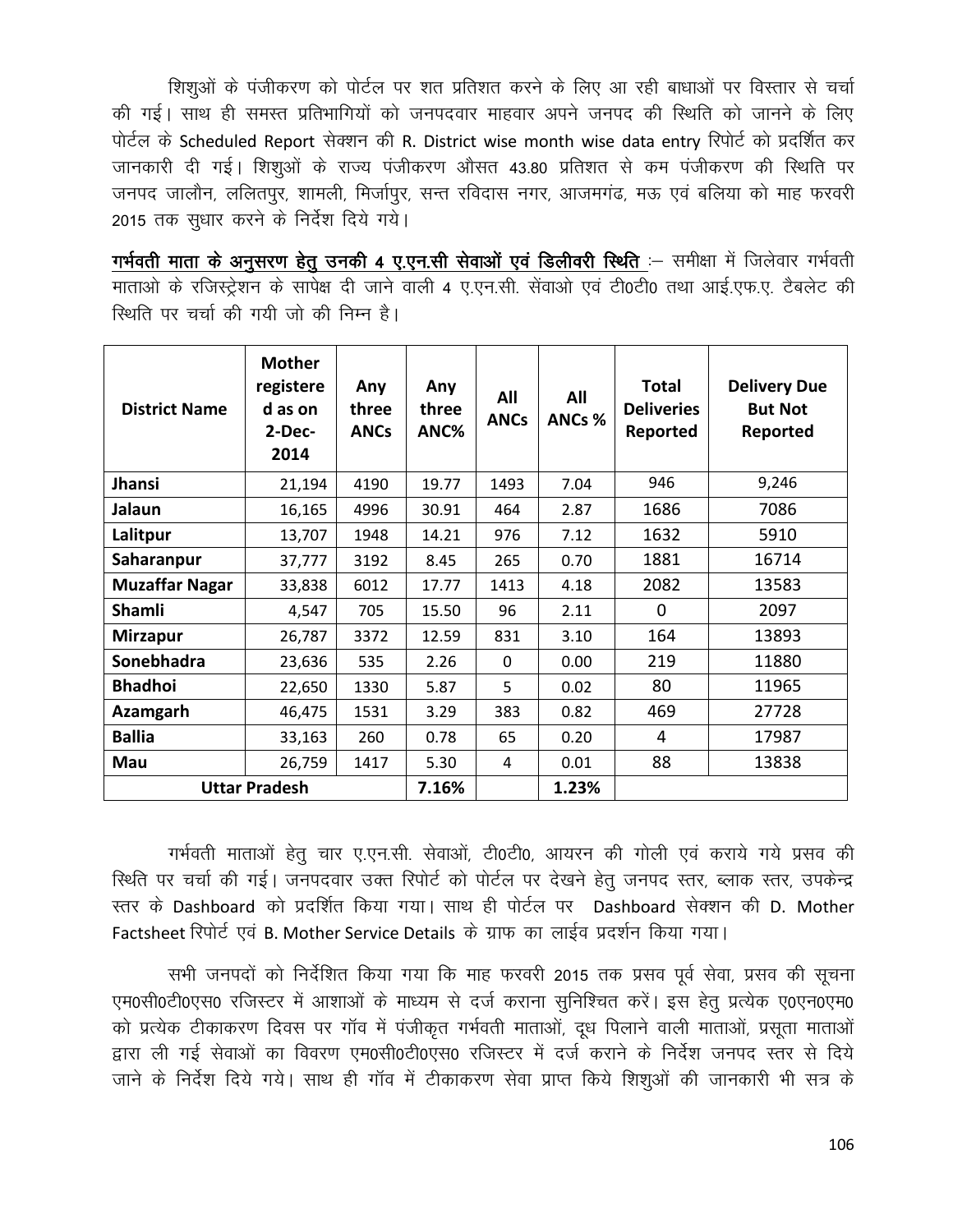उपरान्त आशाओं के साथ गृह भ्रमण कर प्राप्त कर एम0सी0टी0एस0 रजिस्टर में दर्ज कराने के निर्देश दिये गये।

बच्चो के अनुसरण हेतु उनके टीकाकरण एवं पूर्ण प्रतिरक्षण की स्थिति :- समीक्षा में जिलेवार बच्चो के रजिस्ट्रेशन के सापेक्ष उनको दिये गये टीकाकरण एवं जिलो में पूर्ण प्रतिरक्षण की स्थिति पर चर्चा की गयी। विवरण निम्न है।

| <b>Division</b>               | <b>District</b>       | <b>Child</b><br><b>Registered as</b><br>on 2-Dec-<br>2014 | <b>Fully</b><br>Immunized | <b>Fully Immunized%</b> |  |
|-------------------------------|-----------------------|-----------------------------------------------------------|---------------------------|-------------------------|--|
| <b>Jhansi</b>                 | <b>Jhansi</b>         | 16901                                                     | 99                        | 0.59                    |  |
|                               | Jalaun                | 10394                                                     | 8                         | 0.08                    |  |
|                               | Lalitpur              | 7852                                                      | 5                         | 0.06                    |  |
| Saharanpur                    | Saharanpur            | 30068                                                     | 8                         | 0.03                    |  |
|                               | <b>Muzaffar Nagar</b> | 27919                                                     | 412                       | 1.48                    |  |
|                               | <b>Shamli</b>         | 3443                                                      | $\overline{2}$            | 0.06                    |  |
| <b>Mirzapur</b>               | <b>Mirzapur</b>       | 17039                                                     | 105                       | 0.62                    |  |
|                               | <b>Sonebhadra</b>     | 17866                                                     | $\Omega$                  | 0.00                    |  |
|                               | <b>Bhadhoi</b>        | 11622                                                     | $\mathbf{1}$              | 0.01                    |  |
|                               | Azamgarh              | 30234                                                     | 37                        | 0.12                    |  |
| Azamgarh                      | <b>Ballia</b>         | 20501                                                     | $\Omega$                  | 0.00                    |  |
|                               | Mau                   | 15343                                                     | 2                         | 0.01                    |  |
| <b>Uttar Pradesh</b><br>0.32% |                       |                                                           |                           |                         |  |

जनपदवार पूर्ण प्रतिरक्षित शिशुओं की सूचना का प्रदर्शन किया गया। जनपद, ब्लाक एवं उपकेन्द्र स्तर की पूर्ण प्रतिरक्षित शिशुओं की स्थिति को पोर्टल पर Dashboard सेक्शन से जानने के लिये I. Child Factsheet रिपोर्ट एवं ग्राफ के रूप्सें देखने के लिए Dashboard सेक्शन की G. Infant Service Details रिपोर्ट के बारे में जानकारी दी गई एवं लाईव रिपोर्ट दिखाई गई।

सभी जनपदों को यथाशीध्र ए0एन0एम0 आशा के माध्यम से टीकाकरण सत्रवार एम0सी0टी0एस0 रजिस्टर को पूर्ण करने हेतु निर्देशित किया गया।

मात मृत्यु दर एवं शिशु मृत्यु दर में कमी लाने के लिये गर्भवती माता के खून की जॉच एवं बच्चो का जन्म के समय सही वजन की स्थिति :-जनपदवार गर्भवती माता के खून की जॉच एवं बच्चो के जन्म के समय वजन की स्थिति को दर्शा कर चर्चा की गयी।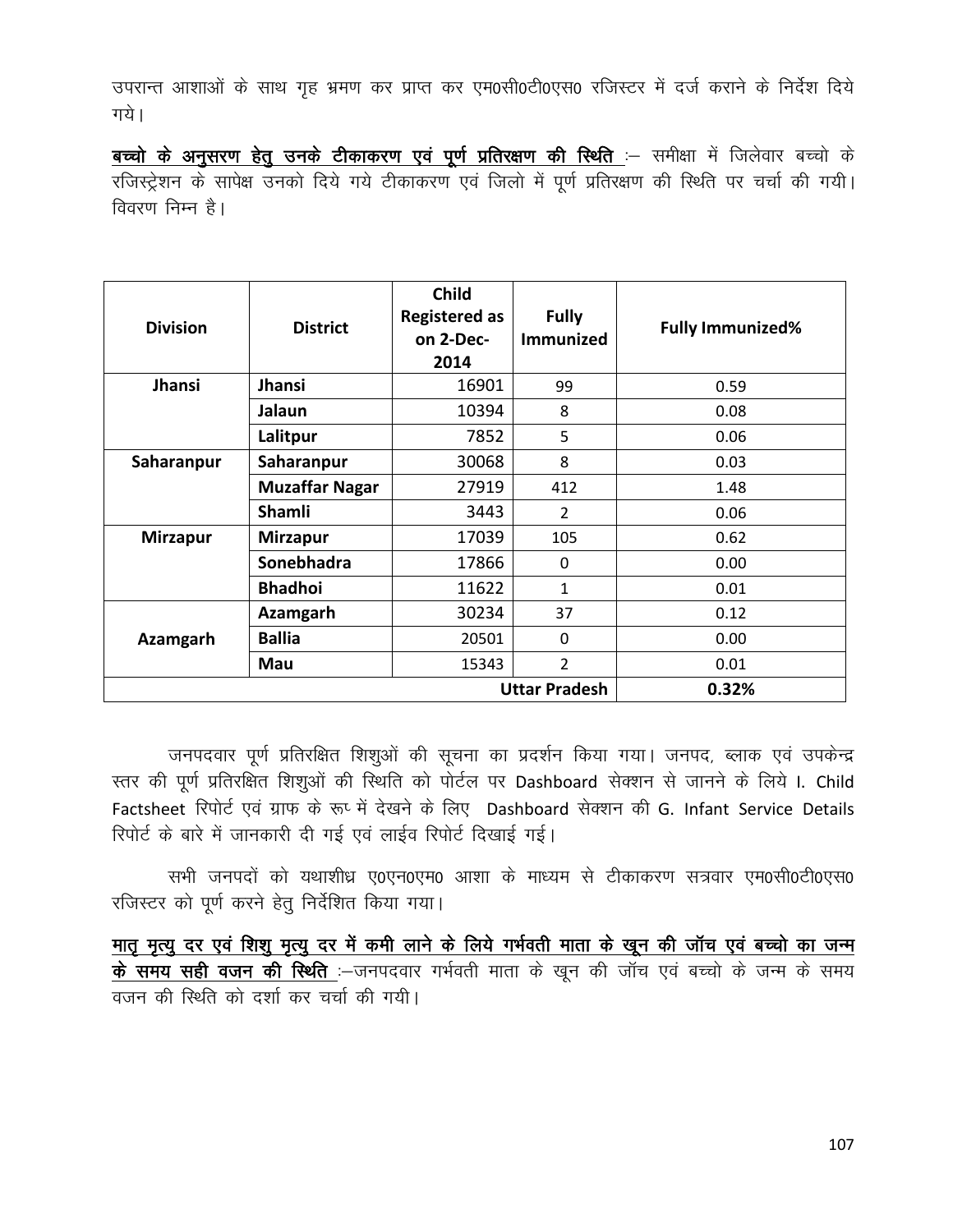| <b>Division</b>      | <b>District</b>                 | <b>Mothers</b><br>with<br>Anemia<br>Severe<7 | <b>Mothers</b><br>with<br>Anemia<br>Moderate<11 | <b>Mothers</b><br><b>With</b><br><b>Complications</b> | <b>Mothers who</b><br>delivered Child<br>weighing<2.5 kg |
|----------------------|---------------------------------|----------------------------------------------|-------------------------------------------------|-------------------------------------------------------|----------------------------------------------------------|
| <b>Jhansi</b>        | Jhansi                          | 93                                           | 1,002                                           | 35                                                    | 8                                                        |
|                      | Jalaun                          | 13                                           | 3,687                                           | 12                                                    | 40                                                       |
|                      | Lalitpur                        | 16                                           | 285                                             | 6                                                     | 20                                                       |
| Saharanpur           | Saharanpur                      | 91                                           | 2,461                                           | 20                                                    | 6                                                        |
|                      | <b>Muzaffar</b><br><b>Nagar</b> | 120                                          | 3,671                                           | 106                                                   | 134                                                      |
|                      | <b>Shamli</b>                   | $\overline{2}$                               | 2                                               | $\mathbf{1}$                                          | $\mathbf{0}$                                             |
| <b>Mirzapur</b>      | <b>Mirzapur</b>                 | $\Omega$                                     | 3                                               | 43                                                    | $\mathbf{1}$                                             |
|                      | <b>Sonebhadra</b>               | 83                                           | 948                                             | 216                                                   | 12                                                       |
|                      | <b>Bhadhoi</b>                  | 11                                           | 193                                             | 3                                                     | $\Omega$                                                 |
|                      | <b>Azamgarh</b>                 | $\mathbf{1}$                                 | 30                                              | 62                                                    | 3                                                        |
| Azamgarh             | <b>Ballia</b>                   | $\Omega$                                     | 3                                               | $\overline{7}$                                        | 0                                                        |
|                      | Mau                             | 203                                          | 111                                             | 63                                                    | $\Omega$                                                 |
| <b>Uttar Pradesh</b> |                                 | 0.27%                                        | 5.05%                                           | 0.47%                                                 | 0.06%                                                    |

प्रत्येक जनपद में 7 ग्राम हीमोग्लोबिन से कम एवं 11 ग्राम हीमोग्लोबिन से कम की जॉच की स्थिति, जटिल प्रसव वाली महिलाओं एवं चिकित्सालय में जन्में शिशुओं के वजन ढाई किलो से कम की स्थिति पर चर्चा की गई। सभी जिलों को अधिक से अधिक प्रसवपूर्व जॉच चिकित्सालयों में कराने एवं हीमोग्लोबिन की जॉच पैथालॉजी में कराने के निर्देश दिये गये। जन्म के बाद नवजात शिशू का वजन करने एवं रिकार्ड एम0सी0टी0एस0 रजिस्टर में दर्ज कराने हेतू कार्यवाही जनपदों से किये जाने की अपेक्षा की गई। 7 ग्राम हीमोग्लोबिन से कम की हाईरिस्क प्रेगनेन्सीज की विशेष ट्रैकिंग किये जाने की अपेक्षा की गई। उपरोक्त बिन्दुओं की रिपोर्ट पोर्टल पर प्राप्त करने की जानकारी दी गई एवं पोर्टल पर Scheduled Reports सेक्शन की S. Facility wise mother and child count रिपोर्ट का लाईव प्रदर्शन किया गया। साथ ही उपरोक्त जनपदो के कठिन प्रसवों की स्थिति एवं ढाई किलो से कम वजन के शिशुओं की जानकारी को पोर्टल के Reports सेक्शन की P. Facility wise tracking of High Risk Pregnant Women रिपोर्ट एवं R. Facility wise tracking of Low Weight Children की जानकारी दी गई एवं लाईव डेमो कर दिखाया गया। सभी जनपदों को उक्त बिन्दुओं की रिपोर्ट में आवश्यक सुधार माह फरवरी 2015 तक किये जाने के निर्देश दिये गये।

ब्लाक स्तर पर पंजीकरण, अपडेशन की स्थिति, वर्कप्लान का सृजन, वार्षिक कार्यभार (ELA), USSD सेवा की स्थिति एवं रिपोर्ट न करने वाले उपकेन्द्र तथा जनपदवार मास्टर डाटा की स्थिति :- उक्त समस्त बिन्दुओं पर चर्चा की गई। चर्चा के बिन्दओं का विवरण निम्न है।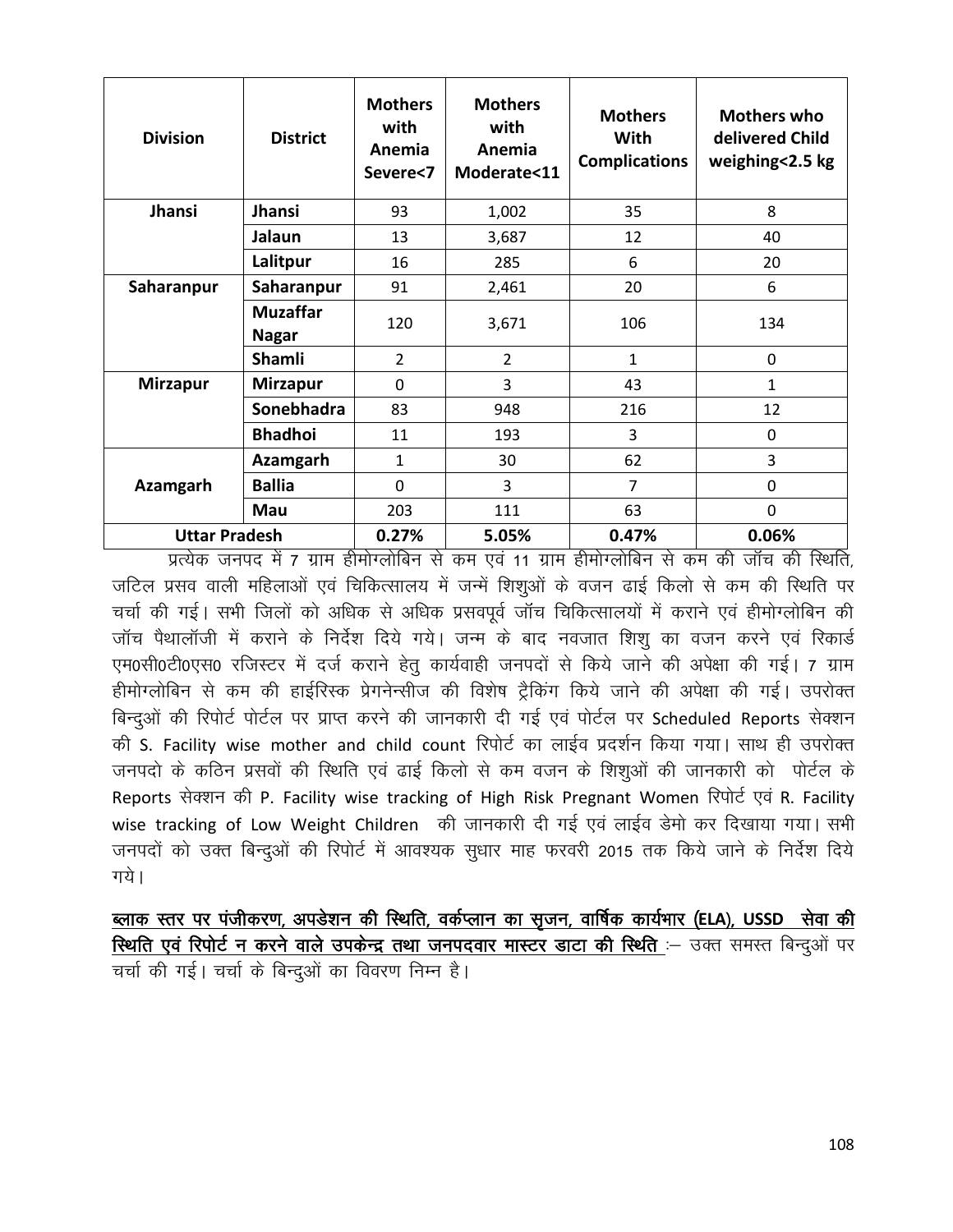| <b>District</b>                 | <b>Total</b><br><b>Subcenter</b><br>(As Per MCTS<br>portal) | <b>Sub Center</b><br>Not reported<br>(in Nov<br>2014) | <b>ANM</b><br><b>Numbers</b><br><b>Register for</b><br><b>USSD</b><br><b>Services</b> | <b>ANM</b><br><b>Numbers</b><br><b>Locked for</b><br><b>USSD</b><br><b>Service</b> | <b>ELA Receiving</b><br><b>Status (Block</b><br>Wise) |
|---------------------------------|-------------------------------------------------------------|-------------------------------------------------------|---------------------------------------------------------------------------------------|------------------------------------------------------------------------------------|-------------------------------------------------------|
| <b>Jhansi</b>                   | 422                                                         | 159                                                   | 67                                                                                    | $\Omega$                                                                           | <b>Received</b>                                       |
| Jalaun                          | 441                                                         | 283                                                   | 150                                                                                   | 18                                                                                 | <b>Received</b>                                       |
| Lalitpur                        | 200                                                         | 83                                                    | 87                                                                                    | 3                                                                                  | <b>Received</b>                                       |
| Saharanpur                      | 381                                                         | 88                                                    | 116                                                                                   | $\mathbf{1}$                                                                       | <b>Received</b>                                       |
| <b>Muzaffar</b><br><b>Nagar</b> | 568                                                         | 352                                                   | 212                                                                                   | 19                                                                                 | <b>Received</b>                                       |
| Shamli                          | 53                                                          | 26                                                    | 0                                                                                     | 0                                                                                  | <b>Not Received</b>                                   |
| <b>Mirzapur</b>                 | 323                                                         | 159                                                   | 225                                                                                   | 6                                                                                  | <b>Received</b>                                       |
| Sonebhadra                      | 183                                                         | 42                                                    | 166                                                                                   | 1                                                                                  | <b>Received</b>                                       |
| <b>Bhadhoi</b>                  | 180                                                         | 75                                                    | $\mathbf 0$                                                                           | $\mathbf 0$                                                                        | <b>Received</b>                                       |
| Azamgarh                        | 550                                                         | 234                                                   | 315                                                                                   | 21                                                                                 | <b>Received</b>                                       |
| <b>Ballia</b>                   | 385                                                         | 237                                                   | 289                                                                                   | 13                                                                                 | <b>Received</b>                                       |
| Mau                             | 250                                                         | 96                                                    | 189                                                                                   | $\mathbf 0$                                                                        | <b>Received</b>                                       |
|                                 | <b>Uttar Pradesh</b>                                        | 8.00%                                                 |                                                                                       |                                                                                    |                                                       |

जनपद शामली के जिला कार्यक्रम प्रबंधकों को 31 जनवरी 2015 तक उनके ब्लाकवार ELA, एस0पी0एम0य0 के एम0सी0टी0एस0 सेल को उपलब्ध कराने के निर्देश दिये गये। जनपदवार ब्लाकवार विगत 30 दिनो के रजिस्ट्रेशन एवं अपडेशन के कार्य की स्थिति पर चर्चा की गई। एम0सी0टी0एस0 ऑपरेटर से उपलब्ध डाटा अपलोड कराने के निर्देश दिये गये। ब्लाकवार स्थिति का नियमित रूप से अवलोकन करने के लिए Scheduled Reports सेक्शन की J. District wise daily data entry/Cast-wise count रिपोर्ट के बारे में जानकारी दी गई एवं सभी प्रतिभागियों को ऑनलाईन डाटा दिखाया गया। ब्लाक लेवल पर अपडेशन की रिथति में सुधार के लिये सभी ब्लाक पर नियमित रूप से वर्कप्लान निकालकर, कार्य कराकर लाभार्थीवार सेवाओ को अपडेट करने की जानकारी Workplan सेक्शन की H. Facility wise work plan (For Mother and For Child) को दर्शाकर प्रदर्शित किया गया। ए.एन.एम. द्वारा मोबाईल पर USSD सेवा का उपयोग करने संबंधी जानकारी दी गई एवं पोर्टल पर सेवाओ को दर्ज करने के विषय में जानकारी दी गई। सभी प्रतिभागियो को निर्देशित किया गया कि अतिशीध्र अपने जनपद के ब्लाक में USSD सेवा के माध्यम से ए0एन0एम0 द्वारा दी गई सेवाओं को अपडेट कराने की कार्यवाही करने के निर्देश दिये गये। बारी बारी से समस्त प्रतिभागियों से जनपद के मास्टर डेटा पर चर्चा की गई। मास्टर डेटा संबंधी त्रुटियों को भारत सरकार द्वारा निर्धारित प्रपत्रों एवं साफट कॉपी के रूप में एम0सी0टी0एस0 सेल में दिनॉक 31 जनवरी 2015 तक भेजकर भारत सरकार स्तर से ठीक कराने के निर्देश दिये गये। प्रत्येक जनपद में मास्टर डेटा एवं ऐसे उपकेन्द्र जो सेवायें नही प्रदान कर रहे है पर चर्चा की गई। पोर्टल से ऐसे उपकेन्द्रों की सूचना को पोर्टल के Scheduled Reports सेक्शन की L. District wise Facilities Not Entering Data रिपोर्ट का लाईव प्रदर्शन कर प्रदर्शित किया गया।

## समीक्षा के दौरान जनपदों द्वारा निम्न दिक्कतों से राज्य स्तरीय टीम को अवगत कराया। ये दिक्कतें निम्न हैं।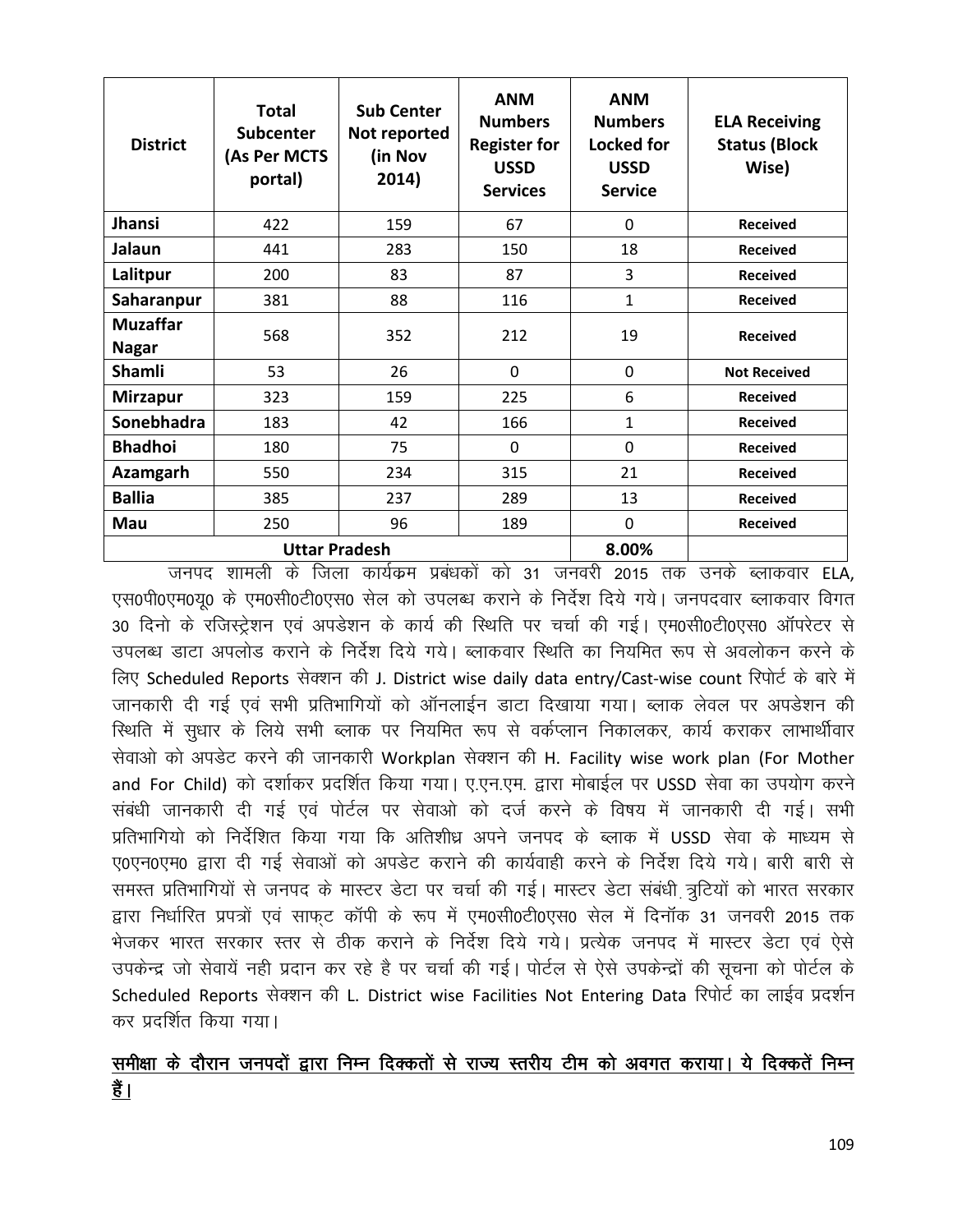- शहरी जनसंख्या अधिक होने के कारण महानगर वाले जनपद प्रसव पूर्व पंजीकरण एवं नवजात शिशु पंजीकरण में हमेशा औसत से पीछे हो जाते है।
- जनपद मुख्यालय से अत्यधिक दुरी पर स्थित रिमोट ब्लाकों में इण्टरनेट क्नेक्टिविटी की दिक्कत का बने रहना।
- एजेन्सी के माध्यम से कम्पयूटर ऑपरेटर की अच्छी गुणवत्ता का न होना एवं एजेन्सी द्वारा अत्यधिक कम मानदेय का दिया जाना।
- एजेंसी के माध्यम से प्रभावशाली लोगों की पहुँच वाले बी0पी0एम0 / ऑपरेटरों के चयन होने के कारण खराब प्रदर्शन करने वालों पर कार्यवाही न हो पाना।
- ब्लाक स्तर पर कार्यरत ब्लाक डेटा असिस्टेण्ट जो पूर्व में डाटा एवं लेखा का कार्य देखते थे को नई व्यवस्था के तहत केवल वित्तीय कार्य देख रहे है जिससे ब्लाक पर डाटा का कार्य प्रभावित हो रहा है ।
- अच्दी कनेक्टिविटी न होने के कारण पोर्टल का बार–बार लॉग–आउट होना।
- अधिकांश ए0एन0एम0 द्वारा एम0सी0टी0एस0 पोर्टल पर चढ़ाने हेतु पूरा डाटा न दिया जाना।
- ब्लाक कार्यक्रम प्रबंधकों को एम0सी0टी0एस0 पोर्टल की स्पष्ट जानकारी का न होना एवं उनके कार्यो का स्पष्ट निर्धारण न होना।

एम0सी0टी0एस0 डाटा क्वालिटी ऑडिट : भोजनावकाश के बाद इस सत्र में सिफसा के श्री कौशल सिंह बिष्ट एवं श्री उमेश चन्द्र पन्त द्वारा इस सत्र में एम0सी0टी0एस0 पोर्टल पर उपलब्ध ऑकड़ों पर प्रदेश के पॉच जनपदों यथा बस्ती, वाराणसी, अलीगढ़, मुरादाबाद एवं सहारनपुर में 51 इकाईयॉ प्रति जनपद कुल 255 इकाईयों पर किये गये अध्ययन के अनुभवों पर प्रकाश डाला गया। सत्र में निम्न बिन्दुओं पर अनुभवों का आदान प्रदान किया गया।

- 1. ए0एन0एम0 के स्तर से एम0सी0टी0एस0 से संबंधित डाटा, डाटा ऑपरेटर को कई रूपों यथा नया फार्मेट, ए0एन0सी0 लिस्ट, एम0सी0टी0एस0 रजिस्टर, में एक दो सेवाओं को भरकर दिया जा रहा है। लाभार्थियों की सूचना मानक अनुसार पूर्ण नही दी जा रही है।
- 2. ए0एन0एम0 को अभी भी पंजीकृत ए0एन0सी0 एवं नवजात शिशु को दिये गये आई0डी0 (अट्ठारह अंको) की स्पष्ट जानकारी नही है।
- 3. ए0एन0एम0 को प्रतिमाह कार्ययोजना निकालकर नही दी जा रही है। एम0सी0टी0एस0 ऑपरेटर को कागज, प्रिण्टर हेतु कार्ट्रेज ब्लाक स्तर पर नही मिल रहा है।
- 4. ब्लाक स्तर पर कोई भी अधिकारी यथा प्रभारी चिकित्साधिकारी, स्वास्थ्य शिक्षा अधिकारी, सहायक शोध अधिकारी, ब्लाक कार्यक्रम प्रबंधक, सुपरवाईजरी अधिकारी एल0एच0वी0 द्वारा न तो साप्ताहिक समीक्षा और न ही मासिक समीक्षा की जा रही है।
- 5. पॉच जनपदों में एम0सी0टी0एस0 ऑपरेटर को एम0सी0टी0एस0 के काम के अतिरिक्त अन्य कामों में लगाया गया हैं।
- 6. एम0सी0टी0एस0 ऑपरेटर के स्तर पर "मोडिफिकेशन एवं अपडेशन" के तमाम बिन्दु पाये गये।
- 7. जो सूचनायें ए0एन0एम0 द्वारा दी भी जाती है उसे कई ब्लाक स्तरीय स्वास्थ्य इकाईयों में पोर्टल पर ऑपरेटर द्वारा अपडेट समय पर नही किया गया।
- 8. ए.एन.एम के द्वारा एम.सी.टी.एस. पोर्टल के माघ्यम से जेनेरेटेड मदर एवं चाईल्ड आई0डी0 का उपयोग लाभार्थी के एम.सी.पी. कार्ड पर अंकित नही किया जा रहा है।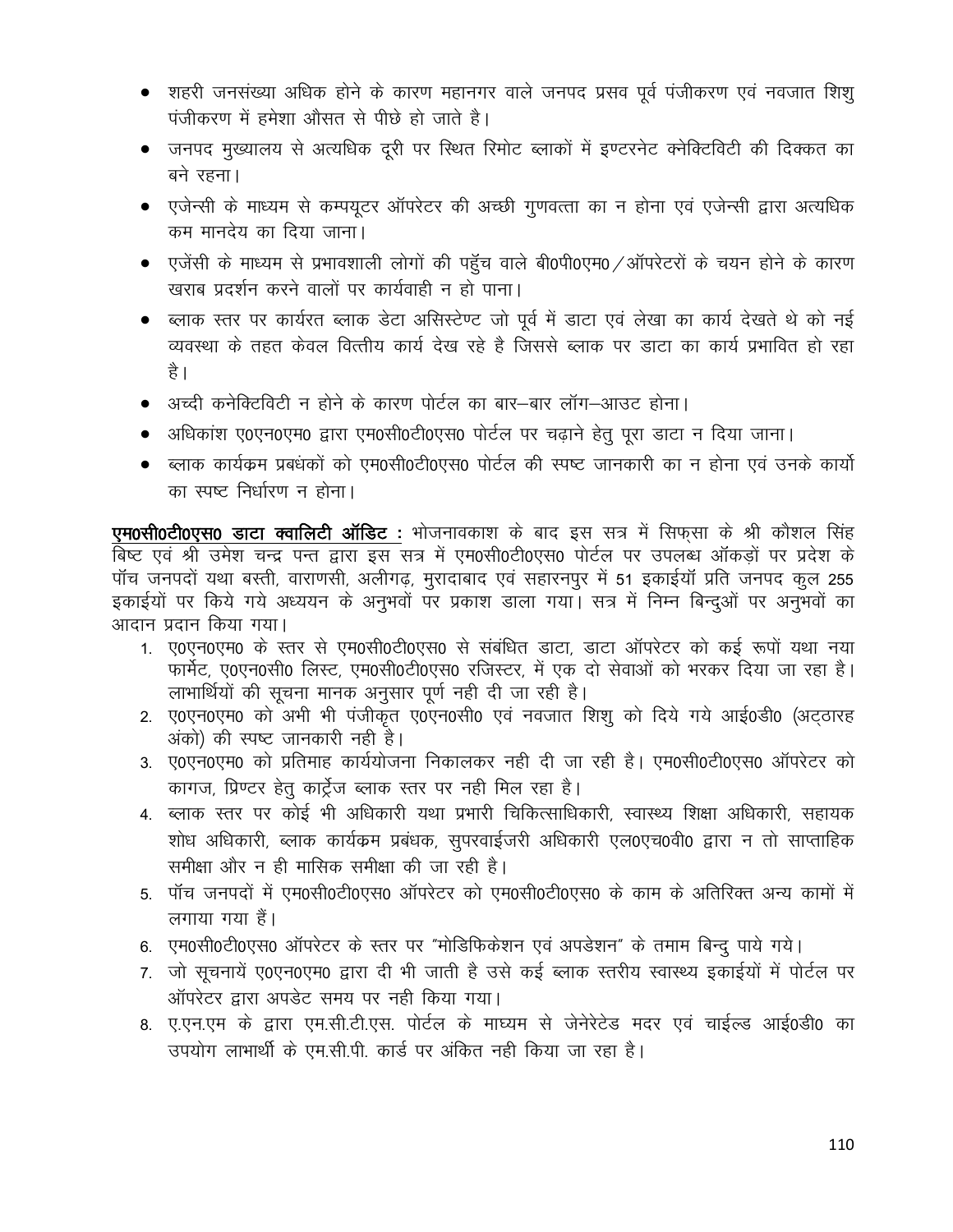- 9. यदयपि अधिकांश इकाइयों में BSNL Broadband एवं Vodafne/Airtel/Idia etc based Internet connection उपलब्ध है, signal एवं bandwidth की समस्या अभी बनी हुई है, साथ ही विघृत की उपलब्धता अत्यंत कम है, इन कारणों से कम्प्यूटर पर कार्य करने का समय प्रभावित होता है!
- 10. साथ ही उपयोगकर्ताओं में Internet security anti-virus एवं कम्प्यूटर हार्डवेयर के सम्बन्ध में और जानकारी की आवश्यकता महसूस की गयी ताकि उपलब्ध संसाधनों का सूचारु एवं सुरक्षित रुप से उपयोग हो सके।
- 11. रिपोट किये गए प्रारुप में कई बार रिक्त स्थान पाए जाते है, यह स्थिति संदेह उत्पन्न करती है क्योकि रिक्तस्थान का अर्थ शून्य, सेवाओं की अनुपलब्धता या लागू नहीं में से कुछ भी लगाया जा सकता है।
- 12. कई बार एक ही रिपोर्ट एक से अधिक रुपों या माध्यमों में प्रदान की जाती है जैसे फोटोकॉपी, पेपर या फिर फोन के द्वारा। इससे डाटा की विश्वसनीयता तो प्रभावित होती है साथ ही भविष्य में मिलान करने हेतु कोई उपयुक्त आधार भी नहीं मिल पाता।
- 13. हालाँकि ए.एन.एम सेवा प्रदाता है, किये गए कार्य को उपयुक्त स्थान पर लिखने / नोट करने में उसको अभी भी कुछ अनिश्चितता बनी रहती है, अतः उनके द्वारा दी गयी सूचना का अवलोकन एवं प्रत्येक पेज पर ए.एन.एम. एवं ए.आर.ओ द्वारा हस्ताक्षर करने की आवश्यकता है।
- 14. ब्लाक इकाई पर एम.सी.टी.एस पर कार्य करने यथा डाटा एंट्री, रिपार्ट, कार्ययोजना इत्यादि की जानकारी एवं जिम्मेदारी BPM एवं BAM को भी साझा करने की आवश्यकता है।

### प्रशिक्षण में एम0सी0टी0एस0 पोर्टल पर रिपोर्ट निकालने का ऑनलाईन अभ्यास कराया गया।

समीक्षा के उपरान्त समस्त प्रतिभागियो को सायं 4.15 बजे से ऑनलाइन अभ्यास हेतु कम्प्यूटर-लैब में ले गये जहाँ प्रत्येक प्रतिभागी को एम.सी.टी.एस. पोर्टल की लाईव रिपार्टस को निकालने का अवसर प्रदान किया गया। प्रशिक्षक द्वारा स्टेप बाई स्टेप एल0सी0डी0 प्रोजक्टर द्वारा ऑनलाइन पोर्टल को खोलने के बारे में अभ्यास कराया गया। पोर्टल पर निम्न रिपोर्टस को निकालने का अभ्यास प्रतिभागियों द्वारा किया गया।

| Login to MCTS Portal Reporting section http://nrhm-mcts.nic.in |                          |                                                           |  |  |
|----------------------------------------------------------------|--------------------------|-----------------------------------------------------------|--|--|
| Report                                                         | <b>Section</b>           | <b>Report Location on MCTS Portal.</b>                    |  |  |
| Month wise registration                                        | <b>Scheduled Reports</b> | R. District-wise Month-wise Data Entry                    |  |  |
| <b>Dashboard</b>                                               | <b>Dashboard</b>         | D. Mother Factsheet, I.Child Factsheet, B. Mother Service |  |  |
| Of Mother & Child and                                          |                          | <b>Detail</b>                                             |  |  |
| <b>Service Graph of both</b>                                   |                          | <b>H. State and District Dashboard</b>                    |  |  |
| (It gives complete status)                                     | <b>Scheduled Reports</b> | (D. Mother Factsheet & E. Child Factsheet)                |  |  |
| <b>Due Services Count</b>                                      |                          | <b>T. Facility Wise Workplan and Service Given</b>        |  |  |
|                                                                | <b>Scheduled Reports</b> | Note: For Mother, & Children $<$ 1 yr & Children $>$ 1 yr |  |  |
| High Risk, Complication &                                      | <b>Scheduled Reports</b> | S. Facility wise Mother & Child Count                     |  |  |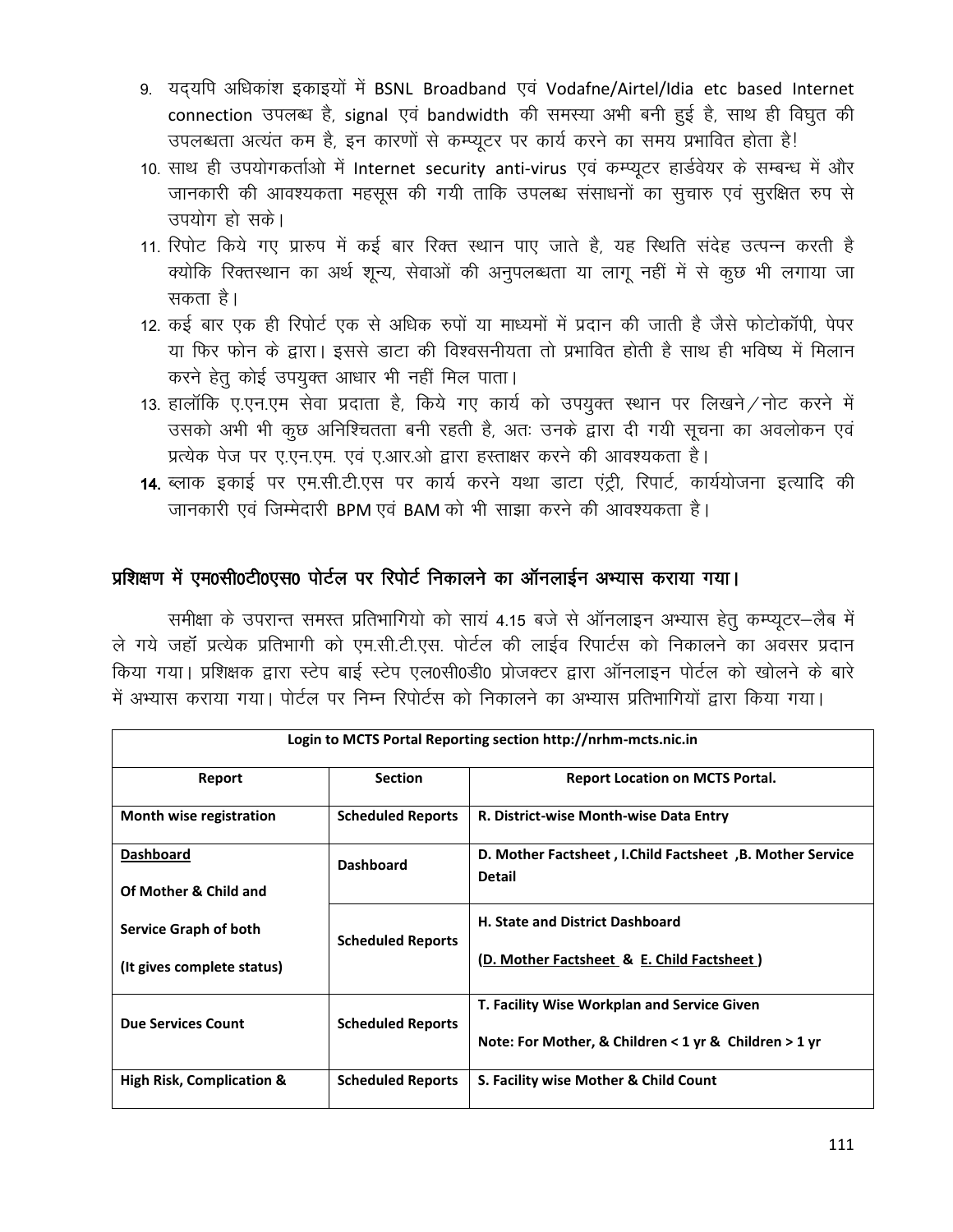| Low weight count,                                                   | <b>Reports</b>           | P. Facility wise Tracking of High Risk Pregnant Women                                                                           |
|---------------------------------------------------------------------|--------------------------|---------------------------------------------------------------------------------------------------------------------------------|
| <b>High Risk Mother (Detail) and</b><br>Low Weight Children(Detail) | <b>Reports</b>           | R. Facility wise Tracking of Low Weight Children                                                                                |
| <b>Not Reporting Facilities</b>                                     | <b>Scheduled Reports</b> | L. District wise facilities Not Entering Data<br>Note: This report can also use for master data mapping up<br><u>to village</u> |
| <b>Not Reporting</b>                                                | <b>Reports</b>           | U. Facility wise Not Reporting with In-charge Detail                                                                            |
| <b>Blocks performance</b><br>In Last 30 days                        | <b>Scheduled Reports</b> | J. District wise Daily Data Entry/Cast-wise Count                                                                               |
| <b>USSD Status</b>                                                  | <b>USSD</b>              | G. District Wise USSD Status & D. State wise USSD<br>Registered                                                                 |
| <b>State Wise Performance</b>                                       | <b>Scheduled Reports</b> | A. State wise Mother & Child Count                                                                                              |
| <b>Workplan (Due List)</b>                                          | Workplan                 | H. Facility wise Work Plan (Note: For Mother and For Child)                                                                     |

प्रत्येक प्रतिभागी को एम0सी0टी0एस0 से संबंधित प्रस्तुतिकरण हार्डकॉपी में डैशबोर्ड एवं साफुट कॉपी में संबंधित प्रतिभागियों के जनपदों के ऑकडे सी0डी0 में दिये गये। मण्डलीय शोध अधिकारी, मण्डलीय परियोजना प्रबंधक एवं मण्डलीय लेखा प्रबंधकों को पूरे मण्डल से संबंधित डैशबोर्ड जनपदवार एवं सी0डी0 प्रदान की गई।

# टेक्निकल सपोर्ट यूनिट उत्तर प्रदेश के द्वारा एच.एम.आई.एस. की गुणवत्ता में सुधारात्मक कार्य के लिए निम्नानूसार विषयों पर सत्र लिया गया।

- 1. सुक्षेमा एच.एम.आई.एस. एनालिसिस सॉफ्टवेयर : टी.एस.यू. टीम द्वारा प्रजेंटेशन के माध्यम से सुक्षेमा सॉफ्टवेयर के प्रयोग के बारे में विस्तार से बताया गया। टी.एस.यू. टीम द्वारा सॉफ्टवेयर एवं उसकी समस्त सहायक फाइल तथा प्रजेंटेशन भी प्रतिभागियों को शेयर किया गया।
- 2. HMIS डाटा वेलिडेशन टूल : एच.एम.आई.एस. डाटा की गुणवत्ता के लिए डाटा को फैसिलिटीवार मासिक आधार पर validate किया जाना आवश्यक है, जिसके लिए भारत सरकार द्वारा निर्धारित वेलिडेशन रूल एवं अन्य रूल जिनको नियमित आधार पर चेक किया जाना आवश्यक है एवं टी.एस. यू. टीम ने इनको केटेगरी वाइज लिस्ट किया है एवं इनके परीक्षण के लिए टूल भी तैयार किया है। उक्त वेलिडेशन रूल एवं टूल पर समस्त प्रतिभागियों को टी.एस.यू. टीम द्वारा प्रजेंटेशन के माध्यम से प्रदर्शित किया गया तथा प्रतिभागियों द्वारा उठाये गये कई प्रश्नों का प्रत्युत्तर दिया गया। टी.एस.यू. टीम द्वारा वेलिडेशन टूल एवं उसकी समस्त सहायक फाइल तथा प्रजेंटेशन भी प्रतिभागियों को शेयर किया गया।
- 3. सत्र के दौरान प्रत्येक प्रतिभागी को प्रतिदिन निम्न बिन्दुओं पर स्वयं समीक्षा करने के लिए प्रेरित किया गया।
	- 1. ब्लाकवार गर्भवती माता एवं बच्चों को पंजीकरण की स्थिति।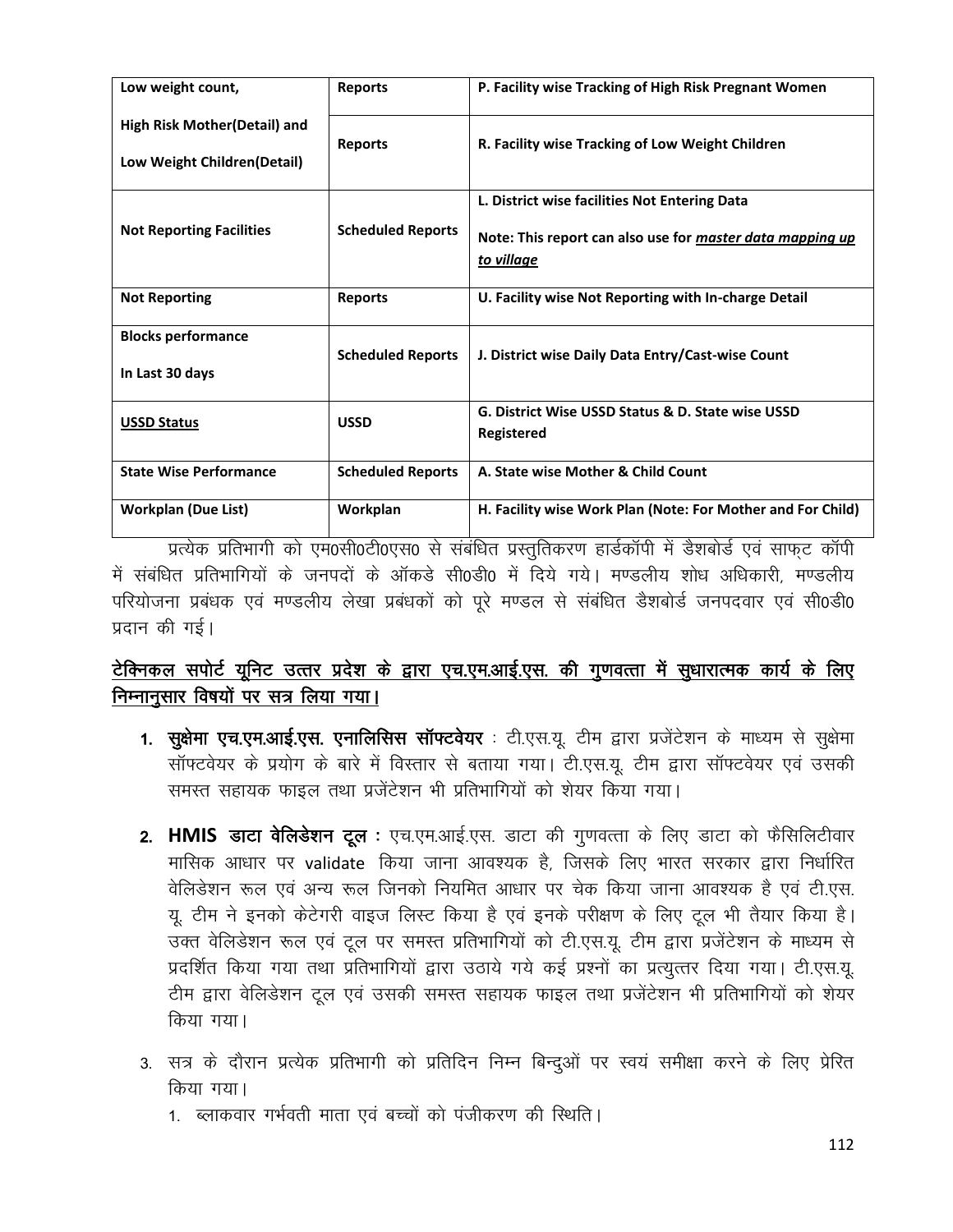- 2. जनपद की प्रत्येक ब्लाक इकाई पर गर्भवती माताओं एवं बच्चों के पंजीकरण की फीडिंग की रिथति ।
- 3. एम0सी0टी0एस0 रजिस्टर के प्रत्येक बिन्दु पर डाटा फीडिंग की स्थिति।
- 4. प्रत्येक माह इकाईवार वर्कप्लान को निकालने एवं वर्कप्लान अनुसार कार्य की प्रगति की स्थिति पर समीक्षा।



तृतीय दिवसः सर्वप्रथम प्रथम दिवस एवं द्वितीय दिवस में प्रशिक्षण सत्रों का रि–कैप कराया गया। ततपश्चात टेक्निकल सपोर्ट यूनिट उत्तर प्रदेश के द्वारा एम.सी.टी.एस. की गुणवत्ता में सुधारात्मक कार्य के लिए निम्नानुसार विषयों पर सत्र लिया गया :-

सुक्षेमा एच.एम.आई.एस. एनालिसिस सॉफ्टवेयर : टी.एस.यू. टीम द्वारा प्रजेंटेशन एवं handholding के माध्यम से सॉफ्टवेयर का प्रयोग कर इसके समस्त प्रयोगों का उपयोग किया गया। टी.एस.यू. टीम द्वारा सॉफ्टवेयर एवं उसकी समस्त सहायक फाइल तथा प्रजेंटेशन भी प्रतिभागियों को शेयर किया गया तथा handholding सत्र में प्रतिभागियों द्वारा एच.एम.आई.एस. पोर्टल से डाटा को डाउनलोड करके सॉफ्टवेयर के माध्यम से इम्पोर्ट करके मास्टर फाइल को तैयार किया गया एवं उनके द्वारा ब्लॉकवार डाटा analysis का प्रजेंटेशन भी तैयार किया गया।

HMIS डाटा वेलिडेशन टूल : टी.एस.यू. टीम ने डाटा वेलिडेशन रूल को केटेगरी वाइज लिस्ट किया है एवं इनके परीक्षण के लिए टूल भी तैयार किया है। उक्त वेलिडेशन रूल एवं टूल पर समस्त प्रतिभागियों को टी. एस.यू. टीम द्वारा प्रजेंटेशन के माण्यम से प्रदर्शित करके प्रशिक्षित किया गया एवं प्रतिभागियों के द्वारा handholding सत्र के दौरान उक्त टूल पर कार्य करके अपने-अपने जनपद का facility wise वेलिडेशन गैप भी तैयार किया गया। टी.एस.यू. टीम द्वारा वेलिडेशन टूल एवं उसकी समस्त सहायक फाइल तथा प्रजेंटेशन भी पतिभागियों को शेयर किया गया।

HMIS Supportive Supervision Checklist: HMIS/MCTS को क्रियान्वित करने में आने वाली अधोसंरचना. मानव संसाधन, स्रोत रजिस्टर, मुद्रित प्रपत्रों एवं डाटा एलिमेंट ज्ञान सम्बंधित कमियों को चिन्हित करके सुधार करने के लिए टी.एस.यू. टीम द्वारा HMIS Supportive Supervision Checklist: HMIS/MCTS तैयार की गई